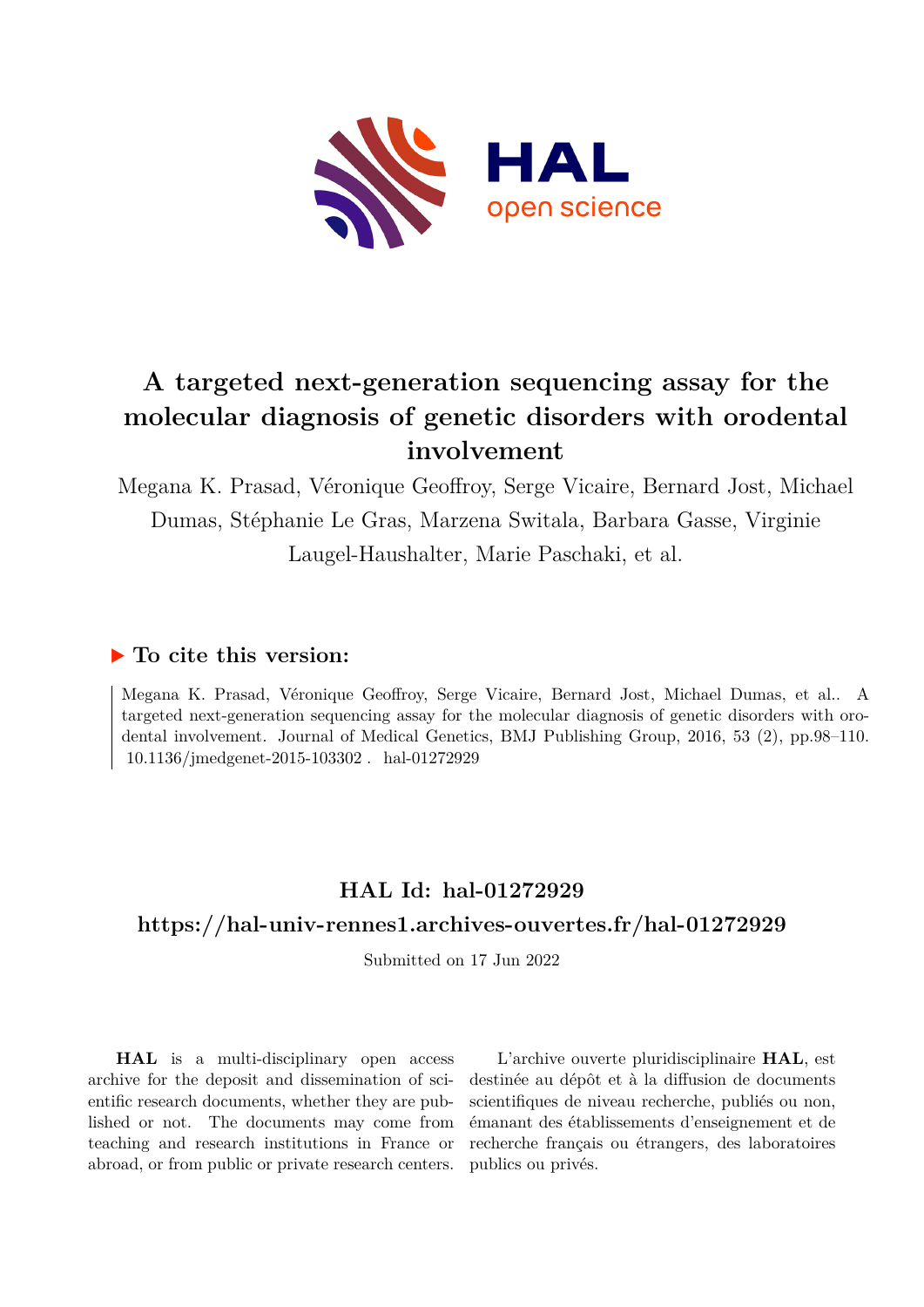



#### ▸ Additional material is published online only. To view please visit the journal online [\(http://dx.doi.org/10.1136/](http://dx.doi.org/10.1136/jmedgenet-2015-103302) [jmedgenet-2015-103302\)](http://dx.doi.org/10.1136/jmedgenet-2015-103302).

For numbered affiliations see end of article.

#### Correspondence to

Professor Agnès Bloch-Zupan, Faculty of Dentistry , University of Strasbourg, 8 rue St Elisabeth, Strasbourg 67000, France; agnes.bloch-zupan@unistra.fr

Received 6 June 2015 Revised 8 September 2015 Accepted 24 September 2015 Published Online First 26 October 2015



To cite: Prasad MK, Geoffroy V, Vicaire S, et al. J Med Genet 2016;53: 98–110.

# ORIGINAL ARTICLE

# A targeted next-generation sequencing assay for the molecular diagnosis of genetic disorders with orodental involvement

Megana K Prasad,<sup>1</sup> Véronique Geoffroy,<sup>1</sup> Serge Vicaire,<sup>2</sup> Bernard Jost,<sup>2</sup> Michael Dumas,<sup>2</sup> Stéphanie Le Gras,<sup>2</sup> Marzena Switala,<sup>3,4</sup> Barbara Gasse,<sup>5</sup> Virginie Laugel-Haushalter,<sup>6</sup> Marie Paschaki,<sup>1,6</sup> Bruno Leheup,<sup>7</sup> Dominique Droz,<sup>8</sup> Amelie Dalstein,<sup>8</sup> Adeline Loing,<sup>3</sup> Bruno Grollemund,<sup>4</sup> Michèle Muller-Bolla,<sup>9,10</sup> Séréna Lopez-Cazaux,<sup>11</sup> Maryline Minoux,<sup>3,4</sup> Sophie Jung,<sup>3,4</sup> Frédéric Obry,<sup>3,4</sup> Vincent Vogt,<sup>3,4</sup> Jean-Luc Davideau,<sup>4</sup> Tiphaine Davit-Beal,<sup>5,12</sup> Anne-Sophie Kaiser,<sup>13</sup> Ute Moog, <sup>13</sup> Béatrice Richard, <sup>14</sup> Jean-Jacques Morrier, <sup>14</sup> Jean-Pierre Duprez, <sup>14</sup> Sylvie Odent, <sup>15</sup> Isabelle Bailleul-Forestier, <sup>16</sup> Monique Marie Rousset, <sup>17</sup> Laure Merametdijan, <sup>18</sup> Annick Toutain, <sup>19</sup> Clara Joseph, <sup>20</sup> Fabienne Giuliano, <sup>21</sup> Jean-Christophe Dahlet,<sup>3</sup> Aymeric Courval,<sup>22</sup> Mustapha El Alloussi,<sup>23</sup> Samir Laouina,<sup>23</sup> Sylvie Soskin, <sup>24</sup> Nathalie Guffon, <sup>25</sup> Anne Dieux, <sup>26</sup> Bérénice Doray, <sup>27</sup> Stephanie Feierabend, <sup>28</sup> Emmanuelle Ginglinger, <sup>29</sup> Benjamin Fournier, <sup>30, 31</sup> Muriel de la Dure Molla,  $30,31$  Yves Alembik,  $27$  Corinne Tardieu,  $32$  François Clauss,  $3,4$ Ariane Berdal, <sup>30,31</sup> Corinne Stoetzel, <sup>1</sup> Marie Cécile Manière, <sup>3,4</sup> Hélène Dollfus, <sup>1,33</sup> Agnès Bloch-Zupan<sup>3,4,6</sup>

## ABSTRACT

Background Orodental diseases include several clinically and genetically heterogeneous disorders that can present in isolation or as part of a genetic syndrome. Due to the vast number of genes implicated in these disorders, establishing a molecular diagnosis can be challenging. We aimed to develop a targeted next-generation sequencing (NGS) assay to diagnose mutations and potentially identify novel genes mutated in this group of disorders.

Methods We designed an NGS gene panel that targets 585 known and candidate genes in orodental disease. We screened a cohort of 101 unrelated patients without a molecular diagnosis referred to the Reference Centre for Oro-Dental Manifestations of Rare Diseases, Strasbourg, France, for a variety of orodental disorders including isolated and syndromic amelogenesis imperfecta (AI), isolated and syndromic selective tooth agenesis (STHAG), isolated and syndromic dentinogenesis imperfecta, isolated dentin dysplasia, otodental dysplasia and primary failure of tooth eruption.

**Results** We discovered 21 novel pathogenic variants and identified the causative mutation in 39 unrelated patients in known genes (overall diagnostic rate: 39%). Among the largest subcohorts of patients with isolated AI (50 unrelated patients) and isolated STHAG (21 unrelated patients), we had a definitive diagnosis in 14 (27%) and 15 cases (71%), respectively. Surprisingly, COL17A1 mutations accounted for the majority of autosomal-dominant AI cases.

Conclusions We have developed a novel targeted NGS assay for the efficient molecular diagnosis of a wide

variety of orodental diseases. Furthermore, our panel will contribute to better understanding the contribution of these genes to orodental disease.

Trial registration numbers NCT01746121 and NCT02397824.

### INTRODUCTION

Orodental disorders encompass a number and variety of diseases that affect the teeth and oral cavity. Broadly, these disorders can be classified into anomalies of tooth number, shape and size (eg, hypo/oligo/ano-dontia (collectively selective tooth agenesis (STHAG)), microdontia, globodontia), anomalies of tooth structure (eg, amelogenesis imperfecta (AI), hereditary dentin disorders) and anomalies of tooth eruption. The prevalence of these disorders varies from relatively common (4.2% for hypodontia in the Caucasian popula- $\text{tion}$ <sup>1</sup> to extremely rare (1 in 100 000 for dentin dysplasia (DD) type 1).<sup>2</sup>

Orodental disorders can have a genetic, environmental or multifactorial basis. $3<sup>4</sup>$  Although evidence demonstrates a role for environmental pollutants such as dioxins and fluoride in developmental enamel defects,  $\frac{5}{6}$  a number of studies have also demonstrated a strong genetic aetiology for several orodental diseases (reviewed in refs. 7–9). Among the >5000 known genetic syndromes, >900 have orodental/craniofacial features.<sup>10</sup> Even in the case of isolated orodental diseases, significant genetic heterogeneity exists, with several of the same genes being involved in isolated and syndromic forms of

BMJ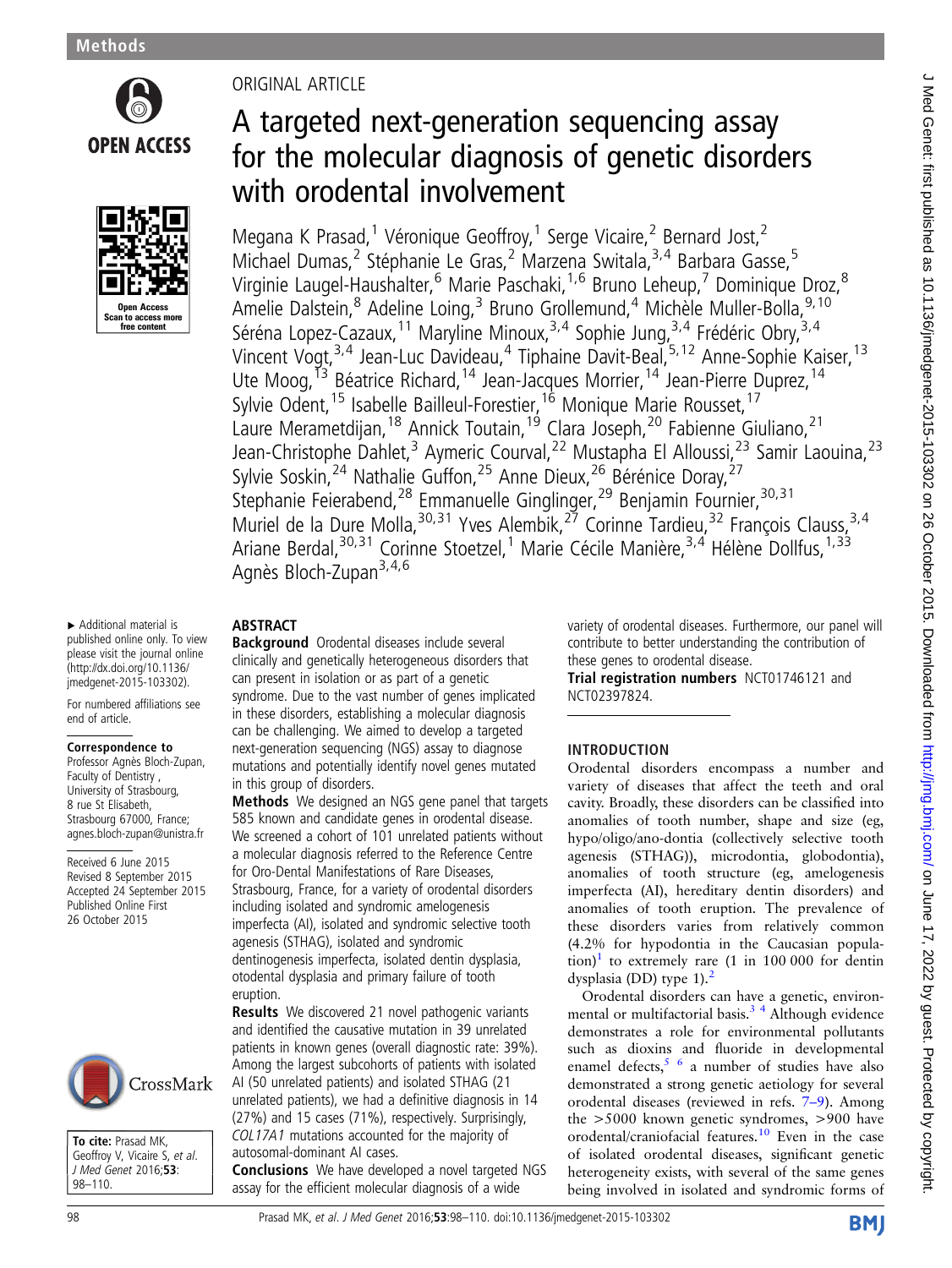disease. For instance, mutations in eight genes have been implicated in STHAG (PAX9, MSX1, LTBP3, AXIN2, WNT10A, EDA, EDARADD and EDAR), $11-17$  of which several (MSX1, WNT10A, EDA, EDARADD and EDAR) have also been linked with forms of ectodermal dysplasia.18–<sup>20</sup> Similarly, mutations in a number of genes have been implicated thus far in AI, of which 10 cause an exclusively dental phenotype (ENAM, WDR72, KLK4, AMELX, MMP20, FAM83H, AMBN, ITGB6, SLC24A4 and  $c4$ orf26), $21-30$  some cause syndromic disease with AI (LTBP3, FAM20A, CNNM4, ROGDI, STIM1 and FAM20C), $31-36$  and yet others account for isolated and syndromic AI (COL17A1, LAMA3, LAMB3 and DLX3). $37-40$  Indeed, the pattern of inheritance and penetrance associated with each gene also varies. This wide range of heterogeneity can render genetic diagnosis challenging.

Yet, the early molecular diagnosis of orodental disorders is important as it can improve patient care. For instance, mutations in AXIN2 that cause STHAG have been shown to predispose carriers to colorectal cancer.<sup>12</sup> Early diagnosis of  $AXIN2$  mutations can hence alert clinicians to counsel patients to have regular colonoscopies. Similarly, the identification of mutations in FAM20A in patients presenting with AI can prompt a renal investigation for the management of nephrocalcinosis.<sup>41</sup>

Targeted next-generation sequencing (NGS) has proven extremely beneficial clinically for the molecular diagnosis of a number of genetically heterogeneous disorders, such as hearing loss, mitochondrial disease, intellectual disability (ID), neuromuscular disorders and Bardet–Biedl syndrome.42–<sup>46</sup> Better coverage, lower cost and relative ease of data interpretation have made it more commonplace for routine clinical use than wholeexome sequencing (WES) and whole-genome sequencing  $(WGS)$ .<sup>47</sup>

We have developed the first targeted NGS panel for the molecular diagnosis of isolated and syndromic orodental disorders. We demonstrate the utility of this panel in the molecular diagnosis of a variety of orodental disorders. In a cohort of 103 patients (101 unrelated) without a known molecular diagnosis referred to the Reference Centre for Rare Diseases with Oro-dental Manifestations, we were able to provide a definitive molecular diagnosis in 39% of patients in known disease-causing genes. The identification of mutations in genes underlying syndromic forms of orodental disease highlights the potential benefits of a complete oral investigation in the diagnosis of rare genetic diseases. The aim of this article is to demonstrate the utility of this targeted NGS assay for the diagnosis of mutations in known orodental disease genes. However, the potential for the discovery of novel genes is addressed in the discussion.

# METHODS

**Patients** 

Patients were referred to the Reference Centre for Rare Diseases with Oro-dental Manifestations (Strasbourg, France) by dentists, paediatricians and geneticists from 13 hospitals and 32 private practices in France, Germany and Morocco. The inclusion criterion for the study was the presence of an orodental anomaly, defined as an anomaly of the mouth, including teeth and surrounding structures such as the periodontium (alveolar bone, ligament and gingivae), as well as defects of lip and palate formation. Patients with known mutations used for the validation assay were previously diagnosed either in clinical (Laboratory for Genetic Diagnosis, Strasbourg University Hospital) or research laboratories. DNA was obtained from peripheral blood or saliva samples (Oragene DNA, DNA Genotek, Canada).

Patient phenotype was recorded using D[4]/Phenodent ([http://](http://www.phenodent.org) [www.phenodent.org](http://www.phenodent.org)).

### Gene selection and targeted capture design

Genes were selected based on their involvement in human diseases with orodental phenotypes, mutation in animal models presenting orodental disorders,<sup>48 49</sup> expression in the developing mouse tooth $50$  and known role in tooth development. Two versions of the gene panel were developed, v1.0 and v2.0. v1.0 was used for patients V1.01–V1.16, whereas v2.0 was used for patients V2.01–V2.95. Complementary RNA capture probes were designed against all coding exons and 25 bp of flanking intronic sequence in order to cover splice junctions of these genes using the SureDesign portal [\(https://erray.chem.agilent.](https://erray.chem.agilent.com/suredesign) [com/suredesign](https://erray.chem.agilent.com/suredesign), Agilent, USA).

### Library preparation, sequencing and data analysis

Targeted regions were captured using a Custom SureSelectXT2 in-solution target enrichment kit (Agilent) and libraries were prepared for sequencing  $(2 \times 100 \text{ bp})$  on the HiSeq2500 (Illumina, USA) following the manufacturer's instructions. For v1.0, 16 samples were multiplexed per lane for sequencing, whereas for v2.0, 32 samples were multiplexed per flow-cell lane. Read alignment, and variant calling and annotation were performed using standard methods. Briefly, reads were aligned to the GRCh37 reference genome using Burrow–Wheeler aligner (v0.7.5a) $51$  ensuring tagging of multi-mapped reads, and duplicates were marked with Picardv1.102 [\(http://picard.](http://picard.sourceforge.net) [sourceforge.net](http://picard.sourceforge.net)). Indel realignment, base quality score recalibration and variant calling were performed with the GATK Toolkit v3.1 using hard-filtering parameters.<sup>52–54</sup> Variants were annotated using snpEffv.3.4. $55$  Variant frequencies were compared with an internal exome database and prioritised using VARank.<sup>56</sup> Variants were prioritised by allele frequency  $(<1\%$ in the Single Nucleotide Polymorphism database (dbSNP137), 1000 Genomes database,<sup>57</sup> Exome Variant Server (EVS) database<sup>58</sup> and our internal database, except for non-syndromic STHAG, for which we used a cut-off of <4%) and predicted functional effect (frameshift, invariant splice sites, nonsynonymous and splice affecting mutations). Missense mutations were evaluated for pathogenicity bioinformatically using Sorting Intolerant from Tolerant (SIFT), PolyPhen, MutationTaster and amino acid conservation.<sup>59–61</sup> Splice affecting mutations were evaluated bioinformatically using Human Splice Finder, MaxEntScan, NNSplice, Gene Splicer, SSF, Rescue ESE and ESE Finder. $62-67$  CNVs were detected as previously described.<sup>44 45</sup> Variant pathogenicity was interpreted according to the American College of Medical Genetics guidelines.<sup>68</sup> Evidence used to establish pathogenicity is provided in online supplementary figures S1–S45.

### Mutation validation

All mutations were validated by Sanger sequencing (GATC, Germany). Segregation analyses were performed whenever DNA was available for additional family members. Single-molecule PCR followed by Sanger sequencing was used to phase biallelic mutations when parental DNA was unavailable.<sup>69</sup> <sup>70</sup> Deletions were validated by qPCR. The region of interest and an internal control region (RPPH1) were amplified from 2 ng of genomic DNA from the patient and a control using the iQ SYBR Green Supermix (170-8880, Biorad, USA) on a CFX96 Real-Time System (Biorad). Data were analysed using the Pfaffl method. $71$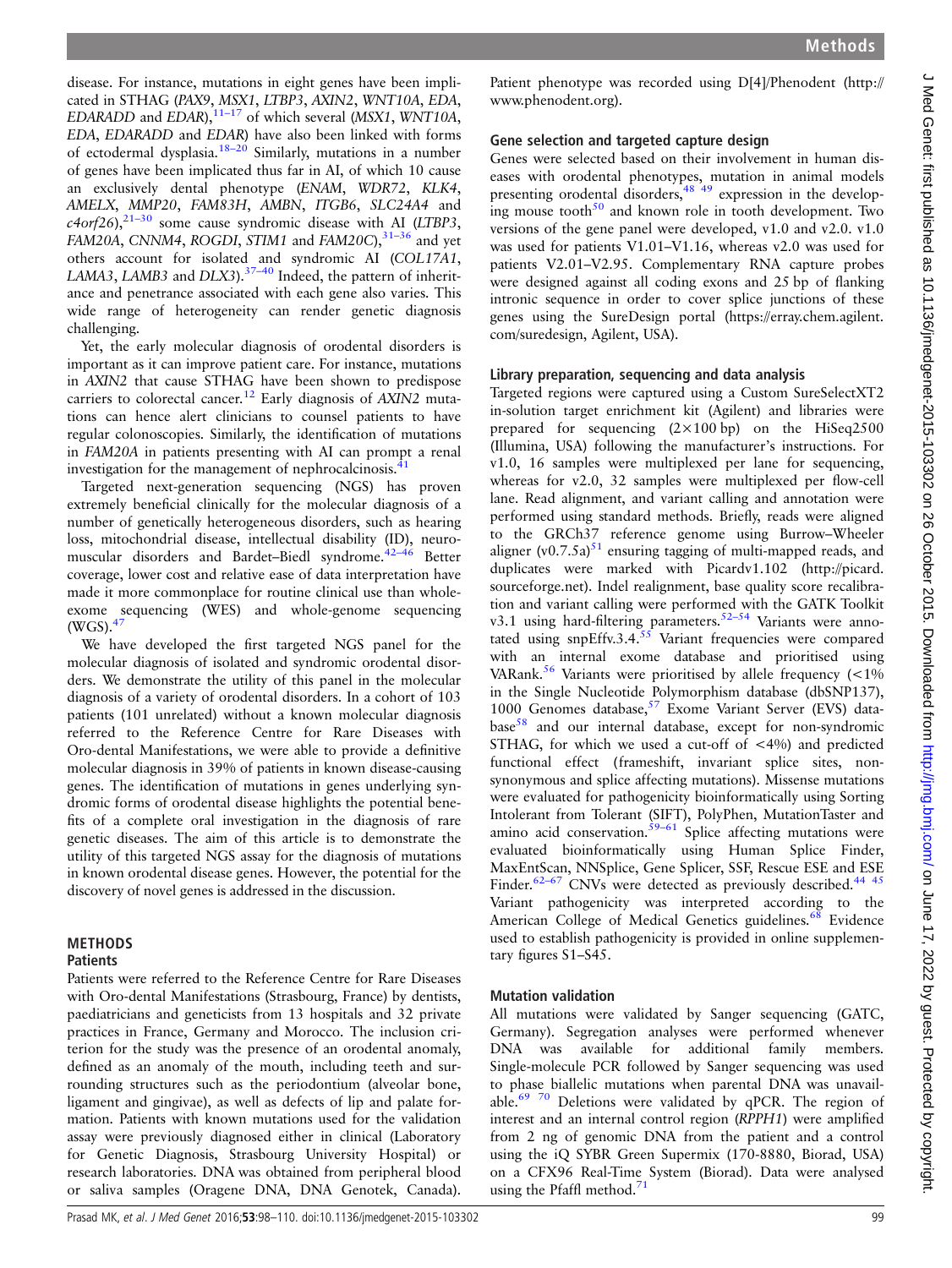#### RESULTS

#### Validation of v1.0 of the NGS panel

As a proof of principle, we created a primary version (v1.0) of a custom NGS panel that targets 560 known and candidate genes (2.36 Mb) in orodental disorders. Of these genes, probes for 175 known and strong candidate genes (0.81 Mb) were designed to have superior coverage (diagnosis subpanel), whereas the remaining candidate genes constituted a 'Discovery subpanel' (see online supplementary tables S1 and S2). We validated v1.0 in a cohort of 16 patients: patients V1.01–V1.08 with isolated and/or syndromic orodental diseases with known mutations as determined by previous candidate gene Sanger sequencing, WES, or array CGH (see online supplementary table S3) and patients V1.09–V1.16 without a known molecular diagnosis. Patients V1.01–V1.08 were selected to include a variety of heterozygous, homozygous and hemizygous mutations (substitutions, indels, a large heterozygous deletion) at eight different loci in order to test the sensitivity of the gene panel to different types of genetic alterations. Using our computational pipeline, 10 of 10 mutations, including a large heterozygous deletion on the X chromosome (see online supplementary table S3), were detected in a blinded manner by a bioinformatician who was unaware of the molecular alteration but was aware of the clinical diagnosis for each patient. The bioinformatician was also blinded to the mode of inheritance in order to simulate a diagnostic scenario where such information is often unavailable. Samples V1.09–V1.16 were selected to cover a variety of orodental phenotypes (AI, dentinogenesis imperfecta (DGI), DD, STHAG) to determine the potential to identify unknown mutations with our panel. The molecular results from samples V1.09–V1.16 are presented and discussed in tables 1–3, together with the results from v2.0 of the gene panel presented below. Briefly, pathogenic or likely pathogenic mutations were identified in six of eight samples among samples V1.09-V1.16 (tables 2 and 3).

On average, in this validation cohort, by multiplexing 16 samples per lane of a sequencing flow cell, 2.2 Gb of sequence was generated per sample, giving a mean coverage of  $365\times$ , with 95.31% nucleotides covered at  $\geq 50 \times$  (see online supplementary table S4). The mean coverage of the diagnostic subpanel was 404 $\times$ , with 98.94% of nucleotides covered at  $\geq 20 \times$ , permitting confident diagnosis of mutations in these genes, for which we set a minimum coverage threshold of  $20 \times$  (see online supplementary table S4). A small percentage of targeted regions (33.3 kb, 1.4%) had an average coverage  $\langle 20 \times \text{across samples} \rangle$ due to high guanine-cytosine (GC) content or pseudogenes with highly similar sequences (see online supplementary table S5). The majority of these regions were in the discovery subpanel (28.1 kb). Under-representation of high GC content and pseudogenic regions is a known issue with probe-based targeting strategies. However, these gaps can be filled in by Sanger sequencing for regions considered to be relevant on a case-by-case basis. On average, we detected ∼2648 variants/ sample, of which ∼87 variants/sample were rare (<1% in dbSNP137, 1000Genomes, EVS and an in-house database). Among these rare variants, we identified on average per sample ∼20 missense changes, 0.38 nonsense mutations, 0.25 splice-site changes and 0.56 frameshift-inducing indels (see online supplementary table S6).

### Development of v2.0 of the NGS panel

Having validated v1.0 of our NGS gene panel, we included 25 additional genes to the discovery subpanel to create a second

version of the panel (v2.0) that included 585 genes (2.47 Mb). These additional genes were included due to their implication in animal models of orodental disease that was unknown when designing v1.0 of the panel v2.0 of the panel was used to sequence 95 patients (V2.01–V2.95). Furthermore, since the average coverage achieved with v1.0 was more than sufficient for confident molecular diagnosis, with v2.0, 32 samples were multiplexed per well of a flow cell lane in order to reduce sequencing costs while ensuring a minimum average coverage of  $100\times$  per sample. Sequencing output with v2.0 is shown in online supplementary table S7. Briefly, we achieved a mean coverage of 179× overall, with 97.2% of the targeted region covered at  $\geq$ 20×. Furthermore, the diagnostic panel had an average coverage of 211 $\times$  with 97% of bases covered at  $\geq$ 50 $\times$ .

#### Screening a cohort of patients with diseases with orodental involvement

A description of the final cohort of 103 patients (101 unrelated) without a known mutation sequenced with v1.0 (V1.09–V1.16) and v2.0 (V2.01–2.95) and the diagnostic yield by disease category is shown in table 1. Isolated AI was the most common disorder in the cohort (50%), followed by isolated STHAG (20%). We also included several patients with syndromic forms of AI, ranging from well-defined syndromes, such as Enamel Renal Syndrome, to undefined and suspected syndromes, hoping that a molecular diagnosis may aid difficult clinical diagnosis. The remaining cases consisted of patients with isolated or syndromic dentin disorders, syndromic STHAG, suspected otodental dysplasia and primary failure of tooth eruption. Since AI and STHAG can be inherited in an autosomal-dominant (AD),

Table 1 Cohort description and diagnostic yield per disease category

| <b>Disease</b>                      | Number of<br>patients | <b>Diagnostic</b><br>yield, N (%) |
|-------------------------------------|-----------------------|-----------------------------------|
| <b>Isolated AI</b>                  | 52 $(51*)$            | 14 (27%)                          |
| Of which confirmed AI               | $51(50*)$             | 15 (29%, 30%*)                    |
| Of which suspected AI               | 1                     | $0(0\%)$                          |
| Syndromic AI                        | 14                    | 1(7%)                             |
| Enamel renal syndrome               | 1                     | $1(100\%)$                        |
| Mucopolysaccharidosis IV A          | 1                     | $0(0\%)$ †                        |
| Kohlschutter Tonz (suspected)       | 1                     | $0(0\%)$                          |
| Osteogenesis imperfecta (suspected) | 1                     | $0(0\%)$                          |
| Spondyloepiphyseal dysplasia        | 1                     | $0(0\%)$ †                        |
| Undefined syndrome                  | 9                     | $0(0\%)$                          |
| <b>Isolated STHAG</b>               | 21                    | 15 (71%)                          |
| Syndromic STHAG                     | 4                     | $2(50\%)$                         |
| Ectodermal dysplasia                | 3                     | 1(33%)                            |
| Intellectual disability with STHAG  | 1                     | $1(100\%)$                        |
| <b>Isolated DGI</b>                 | $5(4*)$               | 5, $4*$ (100%)                    |
| Syndromic DGI                       | 2                     | $1(50\%)$                         |
| Goldblatt syndrome (suspected)      | 1                     | $0(0\%)$                          |
| Osteogenesis imperfecta             | 1                     | $1(100\%)$                        |
| <b>Isolated DD</b>                  | $\overline{2}$        | $1(50\%)$                         |
| Otodental syndrome                  | 1                     | $1(100\%)$                        |
| Primary failure of tooth eruption   | 2                     | $0(0\%)$                          |
| <b>Total</b>                        | $103(101*)$           | 40, 39* (39%)                     |

\*Number of unrelated patients.

†Likely pathogenic mutations were identified in GALNS in these patients.

AI, amelogenesis imperfecta; DD, dentin dysplasia; DGI, dentinogenesis imperfecta; STHAG, selective tooth agenesis.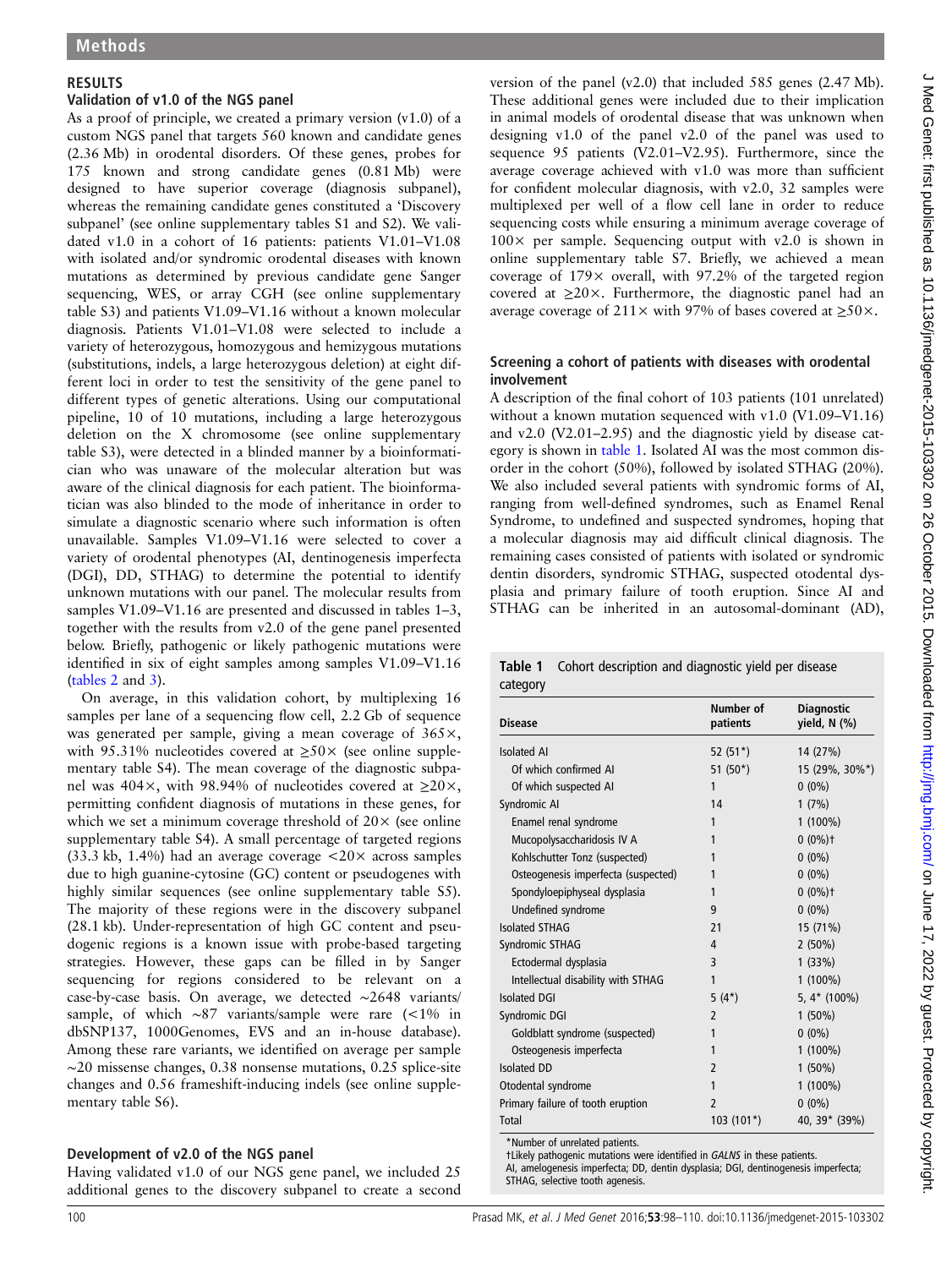| Table 2               |              |                    |                          | Pathogenic mutations identified in patients without a known mutation                                            |                  |                             |                                                                    |                                           |                          |                  |                 |
|-----------------------|--------------|--------------------|--------------------------|-----------------------------------------------------------------------------------------------------------------|------------------|-----------------------------|--------------------------------------------------------------------|-------------------------------------------|--------------------------|------------------|-----------------|
| <b>Patient</b><br>ID  |              | Age<br>Sex (years) |                          | <b>Mode</b> Clinical features                                                                                   | Gene             | <b>Transcript</b>           | c.                                                                 | p.                                        | <b>Inheritance</b>       | Reference Figure |                 |
| Pathogenic variants   |              |                    |                          |                                                                                                                 |                  |                             |                                                                    |                                           |                          |                  |                 |
| <b>Isolated AI</b>    |              |                    |                          |                                                                                                                 |                  |                             |                                                                    |                                           |                          |                  |                 |
| V1.14 M 25            |              |                    | $\overline{\cdot}$       | Hypoplastic, hypomineralised                                                                                    | WDR72            | NM_182758.3                 | c.[182A>G];[815G>A]                                                | p.[H61R];[W272*]                          | Compound<br>heterozygous | Novel            | S <sub>1</sub>  |
| V2.05                 | M            | 6                  | AR                       | N/A                                                                                                             | CNNM4            | NM_020184.3                 | c.[1495G>A];[1495G>A]                                              | p.[V499M];[V499M]                         | Homozygous (C)           | <b>Novel</b>     | S <sub>2</sub>  |
| V2.08                 | M            | 12                 | AR                       | Hypomineralised                                                                                                 | <b>SLC24A4</b>   | NM 153646.3                 | c.[(1537+1_1538-1)_(*67_?)del];<br>$[(1537+1_1538-1)]$ (*67 ?)del] | p.[0?],[0?]                               | Homozygous (C)           | 72               | S <sub>3</sub>  |
| V2.09                 | F            | 16                 | AD                       | Hypoplastic                                                                                                     | COL17A1          | NM_000494.3                 | c.[2407G>T]; $[=]$                                                 | $p.[G803*]$ ; [=]                         | Maternal                 | 73               | S <sub>4</sub>  |
| V2.18                 | M            | 13                 | $\overline{\cdot}$       | Hypoplastic                                                                                                     | LAMB3            | NM_000228.2                 | c.[124C>T]; $[=]$                                                  | $p.[R42^*];[=]$                           | $\overline{\phantom{a}}$ | 74               | S <sub>5</sub>  |
| V2.20                 | F            | 18                 | $\overline{\cdot}$       | Hypomature                                                                                                      | FAM83H           | NM_198488.3                 | c.[1289C>A];[=]                                                    | $p.[5430*]$ ; [=]                         | $\overline{\phantom{a}}$ | 75               | S6              |
| V2.26                 | M            | 13                 | AD                       | Hypomineralised                                                                                                 | FAM83H           | NM_198488.3                 | c.[1282C>T];[=]                                                    | $p.[Q428^*][=]$                           | Paternal                 | <b>Novel</b>     | S7              |
| V2.28                 | M            | 14                 | $\overline{?}$           | Hypoplastic                                                                                                     | AMELX            | NM 182680.1                 | $c.[155C>TI;[=]$                                                   | $p.[P52L]$ ; $[=]$                        | De novo                  | Novel            | S8              |
| V2.29                 | M            | 14                 | AD                       | N/A                                                                                                             | <b>ENAM</b>      | NM_031889.2                 | c.[123+1G>A];[=]                                                   | $p.[0?]$ ; [=]                            | Paternal                 | Novel            | S9              |
| V2.48                 | F            | 20                 | AD                       | Hypoplastic                                                                                                     | <b>COL17A1</b>   | NM_000494.3                 | c.[1646G>A];[=]                                                    | $p.[W549*]$ ; [=]                         | Maternal                 | <b>Novel</b>     | <b>S10</b>      |
| V2.53                 | $\mathsf{F}$ | 19                 | $\overline{?}$           | Hypoplastic                                                                                                     | <b>AMBN</b>      | NM 016519.5                 | c.[532-1G>C];[532-1G>C]                                            | p.[0?];[(0?)]                             | Homozygous               | <b>Novel</b>     | <b>S11</b>      |
| V2.63                 | M            | 10                 | $\overline{\cdot}$       | N/A                                                                                                             | <b>FAM83H</b>    | NM_198488.3                 | c.[2029C>T];[=]                                                    | $p.[Q677*]$ ; $[=]$                       | $\overline{?}$           | 76               | <b>S12</b>      |
| V2.79                 | M            | 10                 | $\overline{\mathbf{?}}$  | Hypoplastic, hypomature                                                                                         | <b>COL17A1</b>   | NM_000494.3                 | c.[1873C>T];[=]                                                    | $p.[R625*][=]$                            | $\overline{?}$           | Novel            | <b>S13</b>      |
| V2.82                 | $\mathsf{F}$ | 14                 | AD                       | Hypoplastic                                                                                                     | COL17A;<br>LAMA3 | NM_000494.3;<br>NM_198129.1 | COL17A1:c.[1141+1G>A]; LAMA3:c.<br>$[6477]$ 6486del]               | COL17A1:p.[0?]; LAMA3:<br>p.[12159Mfs*46] | Maternal and ?           | Novel            | $\overline{2}$  |
| Syndromic Al          |              |                    |                          |                                                                                                                 |                  |                             |                                                                    |                                           |                          |                  |                 |
| $V2.06$ F             |              | 14                 | $\overline{?}$           | <b>Enamel Renal Syndrome</b>                                                                                    | FAM20A           | NM 017565.3                 | c.[1106_1107del]; [c.1006_1107del]                                 | p.[E2316Gfs*10];<br>[E2316Gfs*10]         | Homozygous               | <b>Novel</b>     | <b>S14</b>      |
| <b>Isolated STHAG</b> |              |                    |                          |                                                                                                                 |                  |                             |                                                                    |                                           |                          |                  |                 |
| $V1.11 \t M \t 21$    |              |                    | $\overline{\cdot}$       | Ag 12, 13, 14, 15, 18, 22, 23, 24, 25, 28, 31, 34,<br>35, 38, 44, 45, 48                                        | WNT10A           | NM 025216.2                 | c.[383G>A];[=]                                                     | $p.[R128Q][=]$                            | Maternal                 | 77               | <b>S15</b>      |
| V1.15                 | F            | 11                 | $\overline{\cdot}$       | Ag 12, 15, 17, 22, 25, 27, 28, 31, 35, 37, 38, 41,<br>44, 45, 47, 48                                            | WNT10A           | NM 025216.2                 | c.[343A>C](;)[682T>A]                                              | p.[K115Q](;)[F228I]                       | $\overline{?}$           | Novel and        | S <sub>16</sub> |
| V2.55 F               |              | 15                 | $\overline{?}$           | Ag 11, 12, 13, 14, 17, 18, 21, 22, 23, 24, 25, 27,<br>28, 31, 32, 33, 34, 37, 38, 41, 42, 43, 44, 45, 47,<br>48 | WNT10A           | NM 025216.2                 | c.[321C>A];[321C>A]                                                | p.[C107*];[C107*]                         | Homozygous               | 78               | <b>S17</b>      |
| V2.65 F               |              | 17                 | $\overline{\mathcal{L}}$ | Ag 12, 13, 15, 17, 18, 22, 23, 25, 27, 28, 31, 32,<br>35, 37, 38, 41, 42, 45, 48                                | WNT10A           | NM_025216.2                 | c.[682T>A];[682T>A]                                                | p.[F228I];[F228I]                         | Homozygous               | 78               | <b>S18</b>      |
| V2.66                 | M            | 37                 | $\overline{\mathcal{E}}$ | Ag 12, 13, 18, 22, 28, 31, 32, 37, 38, 41, 42, 47,<br>48                                                        | WNT10A           | NM_025216.2                 | c.[682T>A];[682T>A]                                                | p.[F228I];[F228I]                         | Homozygous               | 78               | <b>S19</b>      |
| $V2.67$ M             |              | 11                 | AD                       | Ag 15, 16, 17, 18, 25, 26, 27, 28, 36, 37, 38, 45,<br>46, 47, 48                                                | PAX9             | NM_006194.3                 | c.[(?_-115)_(*62_?)del];[=]                                        | $p.[0?],[=]$                              | Paternal                 | 78               | <b>S20</b>      |
| V2.69                 | M            | 18                 | $\overline{\mathbf{?}}$  | Ag 13, 14, 18, 22, 23, 24, 28, 31, 41, 45                                                                       | WNT10A           | NM_025216.2                 | c.[637G>A];[=]                                                     | $p.[G2135][=]$                            | $\overline{?}$           | 79               | <b>S21</b>      |
| V2.71                 | M            | 11                 | $\overline{?}$           | Ag 12, 13, 15, 17, 18, 22, 23, 25, 27, 28, 31, 32,<br>33, 34, 35, 37, 38, 41, 42, 43, 44, 45, 47, 48            | WNT10A           | NM 025216.2                 | c.[682T>A];[321C>A]                                                | p.[F228I];[C107*]                         | Compound<br>heterozygous | 78               | <b>S22</b>      |
| $V2.72 \quad M$       |              | 33                 | $\overline{\cdot}$       | Ag 17, 18, 22, 28, 31, 32, 37, 38, 41, 42, 47, 48                                                               | WNT10A           | NM_025216.2                 | c.[682T>A](;)[321C>A]                                              | p.[F228I](;)[C107*]                       |                          | 78               | <b>S23</b>      |
| $V2.74$ M             |              | 26                 | $\overline{?}$           | Ag 13, 15, 18, 23, 24, 25, 28, 31, 33, 34, 35, 37,<br>38, 41, 42, 43, 44, 45, 47, 48                            | WNT10A           | NM_025216.2                 | c.[682T>A];[682T>A]                                                | p.[F228I];[F228I]                         | Homozygous               | 78               | <b>S24</b>      |
|                       |              |                    |                          |                                                                                                                 |                  |                             |                                                                    |                                           |                          |                  | Continued       |

 $\overline{a}$ 

J Med Genet: first published as 10.113619millos-tom 20.000 by Denet 2015. Downloaded from Jund. Jume 10.12 aug. Zubed by guest. Protected by copyright.

Methods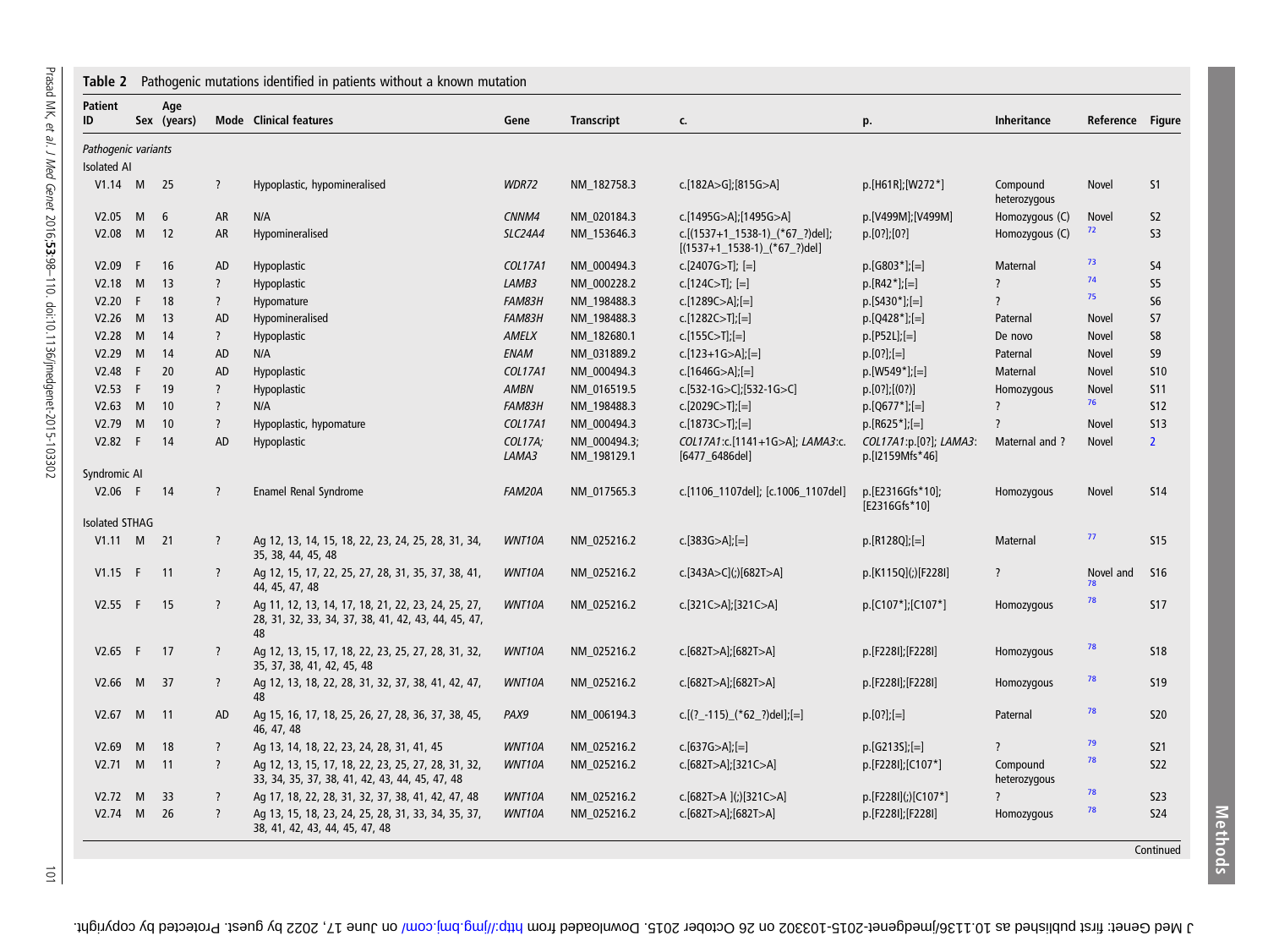| <b>Patient</b>     |      | Age                      |                          |                                                                                      |               |                   |                                 |                       |                          |                   |               |
|--------------------|------|--------------------------|--------------------------|--------------------------------------------------------------------------------------|---------------|-------------------|---------------------------------|-----------------------|--------------------------|-------------------|---------------|
| ID                 |      | Sex (years)              |                          | <b>Mode</b> Clinical features                                                        | Gene          | <b>Transcript</b> | C.                              | p.                    | Inheritance              | Reference         | <b>Figure</b> |
| V2.76              | M    | 15                       | ?                        | Ag 12, 14, 15, 18, 22, 24, 25, 28, 31, 34, 35, 37,<br>38, 41, 42, 43, 44, 45, 47, 48 | WNT10A        | NM 025216.2       | c.[682T>A];[682T>A]             | p.[F228I];[F228I]     | Homozygous               | 78                | 525           |
| V2.78              | -F   | 9                        | $\overline{?}$           | Ag 12, 14, 22, 31, 32, 35, 41                                                        | EDA           | NM 001399.4       | c.[467G>A];[=]                  | $p.[R156H][=]$        | De novo                  | 17                | <b>S26</b>    |
| V2.91              | F    | 12                       | AD                       | Ag 14, 15, 24, 25 35, 36, 45, 46                                                     | MSX1          | NM 002448.3       | c.[249del];[=]                  | $p.[E84Rfs*76][=]$    | Paternal                 | Novel             | <b>S27</b>    |
| V2.92              | M    | 9                        | $\overline{?}$           | Ag 12, 17, 22, 23, 24, 25, 27, 35, 37, 33, 31, 41,<br>43, 45, 47                     | WNT10A        | NM 025216.2       | $c.[682T>A][=]$                 | $p.[F2281]$ ; $[=]$   | Maternal                 | 78                | <b>S28</b>    |
| V2.93              | M    | 28                       | $\overline{?}$           | Ag 14, 15, 18, 25, 27, 28, 32, 34, 35, 37, 38, 44,<br>45, 47, 48                     | WNT10A        | NM 025216.2       | c.[682T>A];[682T>A]             | p.[F228I];[F228I]     | Homozygous               | 78                | <b>S29</b>    |
| Syndromic STHAG    |      |                          |                          |                                                                                      |               |                   |                                 |                       |                          |                   |               |
| V2.54              | F    | 49                       | $\overline{\phantom{0}}$ | ED                                                                                   | WNT10A        | NM 025216.2       | c.[682T>A];[c.416C>T]           | p.[F228I];[p.A139V]   | Compound<br>heterozygous | $18$ and<br>novel | S30           |
| V2.87              | F.   | $\overline{\phantom{a}}$ | $\overline{?}$           | Intellectual disability                                                              | <b>CTNNB1</b> | NM 001904.3       | c.[998dup];[=]                  | $p.[Tyr333*]$ ; $[=]$ | $\overline{?}$           | Novel             | <b>S31</b>    |
| Isolated DGI/DD    |      |                          |                          |                                                                                      |               |                   |                                 |                       |                          |                   |               |
| V1.09              | F    | 10                       | AD                       | $DD*$                                                                                | <b>DSPP</b>   | NM 014208.3       | c.[3480del];[=]                 | $p.[S1160Rfs*154][=]$ | $\overline{?}$           | Novel             | <b>S32</b>    |
| V1.10              | M    | 9                        | AD                       | $DGI^*$                                                                              | <b>DSPP</b>   | NM 014208.3       | c.[3480del];[=]                 | $p.[S1160Rfs*154][=]$ | Maternal                 | <b>Novel</b>      | <b>S32</b>    |
| V2.36              | M    | 45                       | AD                       | DGI                                                                                  | <b>DSPP</b>   | NM 014208.3       | c.[3533 3534insTA];[=]          | $p.[N1179Tfs*136]=[$  | $\overline{?}$           | Novel             | <b>S33</b>    |
| V2.55              | -F   | 12                       | AD                       | DGI                                                                                  | <b>DSPP</b>   | NM 014208.3       | $c.[52G>T][=]$                  | $p.[V18F],[=]$        | Maternal                 | 80                | <b>S34</b>    |
| V2.57              | F    | 44                       | AD                       | DGI                                                                                  | <b>DSPP</b>   | NM 014208.3       | c.[3480del];[=]                 | $p.[51160Rfs*154][=]$ | $\overline{?}$           | Novel             | <b>S35</b>    |
| V2.59              | F    | 41                       | 7                        | DGI                                                                                  | <b>DSPP</b>   | NM 014208.3       | c.[3682 3686del];[=]            | $p.[51228*][=]$       | $\overline{\phantom{0}}$ | <b>Novel</b>      | <b>S36</b>    |
| Syndromic DGI      |      |                          |                          |                                                                                      |               |                   |                                 |                       |                          |                   |               |
| V2.58              | M    | 47                       | AD                       | Osteogenesis imperfecta                                                              | COL1A1        | NM 000088.3       | c.[3837 3840del];[=]            | p.[N1279Lfs*51];[=]   | Paternal                 | <b>Novel</b>      | <b>S37</b>    |
| Otodental syndrome |      |                          |                          |                                                                                      |               |                   |                                 |                       |                          |                   |               |
| V2.03              | M 13 |                          | AD                       |                                                                                      | FGF3          | NM 005247.2       | c.[(?_-3)_(220+1_221-1)del];[=] | $p.[0?][=]$           | Paternal                 | <b>Novel</b>      | <b>S38</b>    |

\*Related individuals.

AD, autosomal dominant; AI, amelogenesis imperfecta; AR, autosomal recessive; C, consanguineous parents; DD, dentin dysplasia; DGI, dentinogenesis imperfecta; ED, ectodermal dysplasia; ID, intellectual disability; STHAG, s

J Med Genet: first published as 10.113619millos-tom 20.000 by Denet 2015. Downloaded from Jund. Jume 10.12 aug. Zubed by guest. Protected by copyright.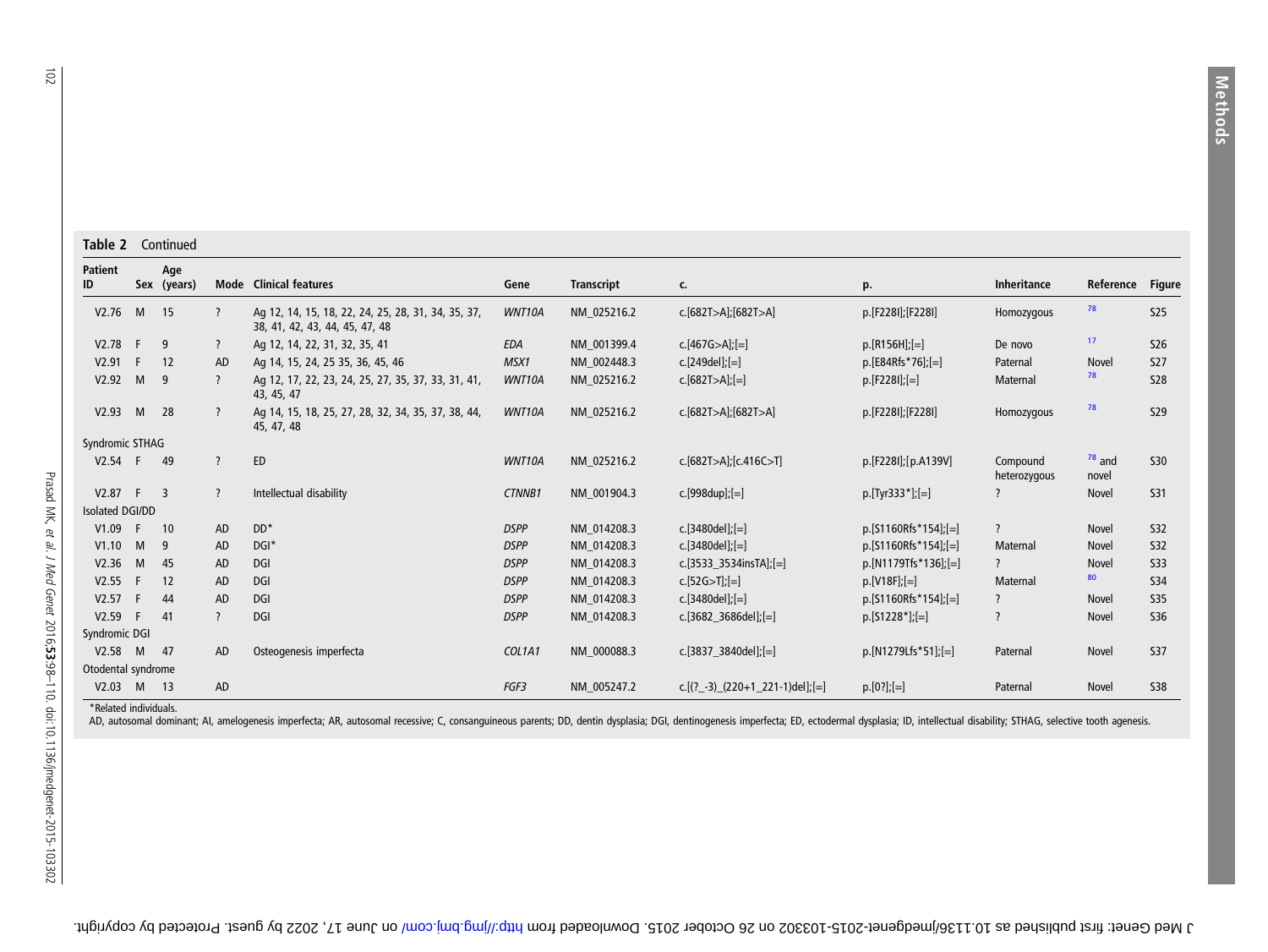|                           |                                                             | Table 3 Likely pathogenic variants and other variants identified in patients without a known mutation |                   |                                  |                                    |                        |                        |                         |            |
|---------------------------|-------------------------------------------------------------|-------------------------------------------------------------------------------------------------------|-------------------|----------------------------------|------------------------------------|------------------------|------------------------|-------------------------|------------|
|                           |                                                             | Patient ID Sex Age (y) Mode Clinical features                                                         | Gene              | Transcript                       |                                    | o                      | <b>Inheritance</b>     | Reference               | Figure     |
| ikely pathogenic variants |                                                             |                                                                                                       |                   |                                  |                                    |                        |                        |                         |            |
| V1.12                     |                                                             | Ectodermal dysplasia                                                                                  | EDA               | NM_001399.4                      | $c.[396+5G > A][=]$                | $p.[0?]; [=\]$         | Maternal               | Novel                   | 539        |
| V2.07                     |                                                             | AI hypomineralised, hypoplastic                                                                       | MMP <sub>20</sub> | NM_004771.3                      | $c.[954-2A>7]$ ;[126+6T>G]         | 0.[07];[07]            | Compound heterozygous  | <sup>25</sup> and novel | 540        |
| V2.13                     |                                                             | AI hypoplastic, hypomature                                                                            | MMP <sub>20</sub> | NM_004771.3                      | c.[954-2A>T](;)[c.103A>C]          | $. [0 ?]$ (;) $[R35R]$ |                        | <sup>25</sup> and novel | 541        |
| V2.15                     |                                                             | Spondyloepiphyseal dysplasia                                                                          | GALNS             | NM_000512.4                      | $c.[121-31]$ ;[935 $C>G$ ]         | [02][13125]            | Compound heterozygous  | Novel and 87            | 542        |
| V2.32                     | 26                                                          | Al hypomineralised, hypoplastic                                                                       | <b>FAM20A</b>     | NM_017565.3                      | c.[590-2A>G;590-3C>A](;) [1294G>A] | p.[0?](;)[A432T]       | Maternal and de novo   | 82 and novel            | S43        |
| V2.86                     |                                                             | AI hypoplastic                                                                                        | LAMB3             | NM_000228.2                      | $c.[1903C>T][=]$                   | $0.$ [R635*];[=]       | Maternal, asymptomatic | 83                      | <b>S44</b> |
|                           | Cases where only a single pathogenic variant was identified |                                                                                                       |                   |                                  |                                    |                        |                        |                         |            |
|                           |                                                             | V2.49 F 4 7 Mucopolysaccharidosis IVA                                                                 | GALNS             | $NN_{.000512.4}$ c.[1156C>T];[?] |                                    | p.[R386C];[?]          | de novo                |                         | <b>S45</b> |
|                           | AI, amelogenesis imperfecta; ID, intellectual disability.   |                                                                                                       |                   |                                  |                                    |                        |                        |                         |            |
|                           |                                                             |                                                                                                       |                   |                                  |                                    |                        |                        |                         |            |

autosomal-recessive (AR) or X-linked fashion, the mode of transmission was unclear for the majority of cases. Sixty-six cases showed sporadic disease, whereas 35 showed familial transmission. The mode of inheritance could be confidently inferred only in 18 cases, 15 as AD due to the presence of other affected family members, 2 as AR due to the presence of consanguinity between the parents of the index case and 1 as X-linked. Due to the large number of cases without a known mode of inheritance of disease, a common situation in diagnostic cohorts, variant filtration was performed for all samples for all modes of inheritance. Overall, we had a definitive molecular diagnosis in known genes in 39 cases (39%) and discovered 21 novel pathogenic variants. All pathogenic mutations identified in this cohort are listed in table 2. Likely pathogenic mutations and other variants are shown in table 3. The distribution of pathogenic variants identified with respect to the disease category and the number of cases corresponding to each mutated gene is shown in figure 1.

## Isolated AI: COL17A1 mutations are a frequent cause of AI

Of the 50 unrelated cases with confirmed isolated AI, we identified the causative mutation in 14 cases (27%). Surprisingly, the most frequently mutated gene in our cohort was COL17A1, with four independent patients segregating pathogenic mutations in this gene (of which three are novel). In the biallelic state, mutations in COL17A1, encoding a structural component of hemidesmosomes, cause junctional, non-Herlitz-type epidermolysis bullosa (EB), a skin blistering disorder with associated dental enamel defects.<sup>85</sup> However, rare cases of isolated ADAI in heterozygous carriers have been reported.<sup>37</sup> Similarly, heterozygous mutations in LAMA3 and LAMB3, which also encode hemidesmosomal components, can cause ADAI, whereas biallelic mutations in these genes cause EB.<sup>38</sup> <sup>39</sup> We found one family segregating a known heterozygous LAMB3 nonsense mutation. These patients showed a similar enamel phenotype characterised by a hypoplastic form of AI with thin enamel and a characteristic pitting of the enamel that varied in severity (figures 2A–H and 3C). Depending on the extent of pitting, the enamel surface was sometimes rough. Secondary extrinsic colouration of the pits rendered them more visible. Interestingly, patient V2.82 had two unlinked mutations, one maternally inherited novel COL17A1 splice mutation (c.1141 +1G>A) and a novel LAMA3 frameshift-inducing deletion (p.I2159Mfs\*46) that is absent in her mother (figure 2I). The father of the patient was unavailable for testing but was described as unaffected at the time of ascertainment. The c.1141+1G>A mutation is predicted to cause either in-frame skipping of exon 14 (which encodes a part of the intracellular domain) or retention of intron 14 that would subsequently introduce a premature termination codon (PTC) and likely nonsense-mediated decay (NMD) of the transcript. Patient V2.82's enamel phenotype is more severe than that of her mother, suggesting digenic inheritance in this individual. Patient V2.82 has hypoplastic AI with clearly visible pitted enamel in the vestibular, lingual and palatal surfaces of premolars and molars and a white colouration following Retzius striae visible in the permanent incisors (figure 2A, B). Her mother's dentition, in contrast, shows more discrete signs of AI and fewer pits are visible on the buccal surfaces of premolars (figure 2C, D). Digenic mutations in LAMB3 and COL17A1 that modify the severity of the EB phenotype have been previously reported.<sup>87</sup> However, this is the first report of seemingly digenic inheritance in ADAI.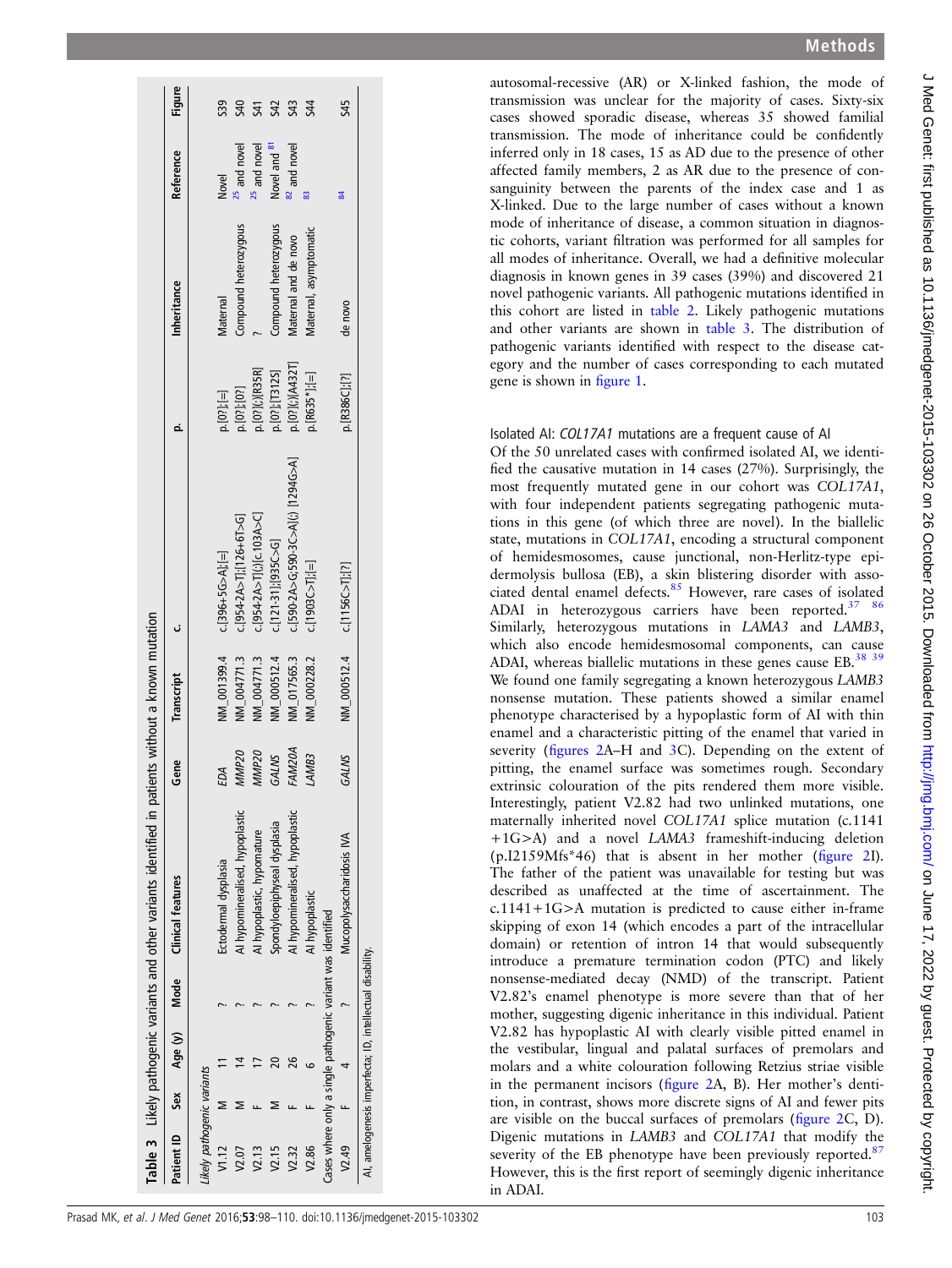# Methods



Figure 2 COL17A1 mutations show a characteristic enamel phenotype in autosomal-dominant amelogenesis imperfecta. (A–H) Photos of the enamel phenotypes of individuals with COL17A1 mutations. (A, B) Patient V2.82. (C, D) Mother of patient V2.82. (E, F) Patient V2.09. (G, H) Patient V2.48. Arrows mark pits in the enamel that are characteristic of COL17A1 mutations. Extrinsic colouration makes these pits more visible in (B), (E) and (H). (I) Seemingly digenic inheritance of amelogenesis imperfecta in patient V2.82. Asterisks on the sequence chromatograms mark the mutated nucleotides.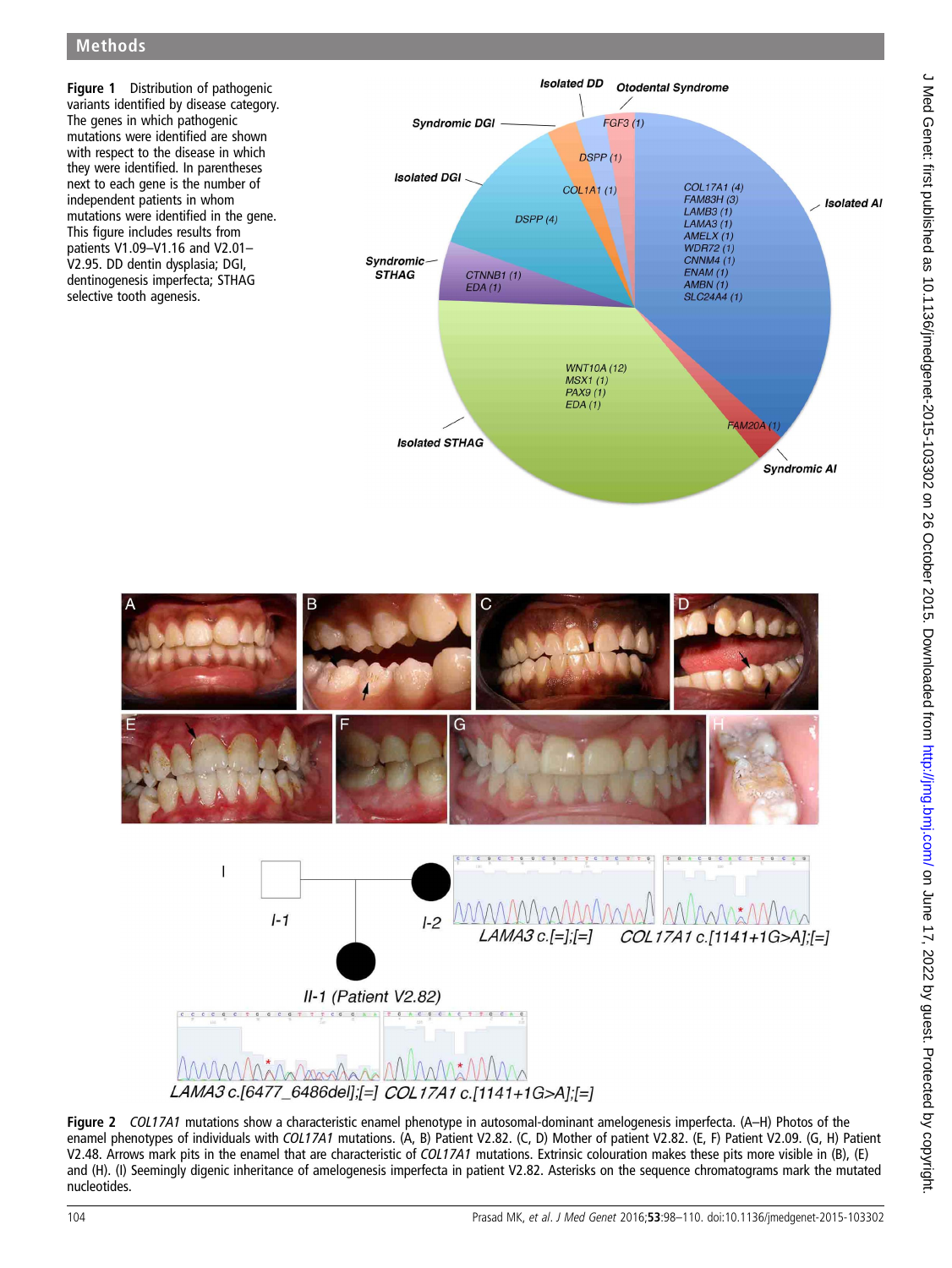

Figure 3 The variety of isolated amelogenesis imperfecta phenotypes seen in this cohort. Representative images of the enamel phenotype associated with mutations in different genes. The mutated gene and patient number are indicated in each panel.

We also identified a family with a novel homozygous splicesite mutation  $(c.532-1G>C)$  in AMBN. To date, only a single family has been reported to carry mutations in this gene.<sup>27</sup> Similar to the patients in the initial study, our patient too exhibited hypoplastic AI with very limited enamel as seen in the unrestored yellow-tinged premolars and permanent molars. However, the tooth surfaces did not seem as pitted as described previously (figure 3F).<sup>27</sup> This mutation is predicted to alter mRNA splicing by inducing either the skipping of exon 7 or the retention of intron 6. Exon skipping would lead to in-frame deletion of exon 7, which encodes a domain involved in heparin and fibronectin interaction that is thought to be important for the interaction of AMBN with dental epithelial cells.<sup>88 89</sup> Intron retention would introduce a PTC that is likely to cause NMD of the mRNA. Additionally, a cryptic acceptor splice-site is predicted bioinformatically to be activated in exon 7 that would cause partial out-of-frame skipping of exon 7 and a subsequent PTC (see online supplementary figure S11). Thus, this mutation is predicted to cause at least a partial loss of AMBN function. We also identified novel mutations in WDR72, AMELX and ENAM, and a known deletion of the last three exons of SLC24A4 (table 1). Representative images of the enamel phenotype associated with mutations in each gene are shown in figure 3. Similar to previous reports, WDR72 and SLC24A4 mutations caused hypomineralised, hypomature AI with brownish/yellowish discoloured teeth.<sup>22 29</sup> The enamel showed a lack of contrast with the underlying dentin upon X-ray imaging (data not shown). The softer enamel seen in the patient with WDR72 mutations was subject to wear, whereas the enamel in the patient with the SLC24A4 mutation was opaque. Patients with AMELX, LAMB3 and ENAM mutations had hypoplastic AI with yellow discolouration and smaller teeth due to thinner enamel.

Interestingly, we identified a novel homozygous missense mutation (p.V499M) in CNNM4 in patient V2.05 who was born to first-cousins and was referred for isolated AI. This mutation affects a highly conserved residue in a functional cystathionine beta-synthase domain of the protein and is predicted bioinformatically by three algorithms (SIFT, PolyPhen and MutationTaster) to be deleterious (see online supplementary figure S2). However, mutations in this gene are known to cause Jalili syndrome, which is characterised by a combination of AI and cone-rod dystrophy.<sup>33</sup>  $90$  A subsequent full-field

electroretinography revealed a marked loss of cone response and a less severe loss of rod response in the patient, thus confirming the Jalili phenotype (see online supplementary figure S2E, F).

#### Syndromic AI

We confirmed the molecular diagnosis in one case of Enamel Renal Syndrome (patient V2.06). This patient was homozygous for a novel frameshift-inducing deletion in FAM20A (c.1106\_1107del).

In patient V2.15, referred for the management of AI in the context of suspected spondyloepiphyseal dysplasia (SED), we identified a known pathogenic missense mutation (p.T312S) and a likely pathogenic intronic variant (c.121-31) in GALNS (mutated in mucopolysaccharidosis (MPS) IVA) predicted to create an intronic splice enhancer (see online supplementary figure S42). However, the biological effect of this intronic mutation warrants further investigation. No deleterious mutations were identified in CHST3 or COL2A1 and a differential diagnosis of mucolipidosis type III was eliminated due to normal hexosaminidase, alpha-L-fucosidase and beta-D-glucuronidase levels (data not shown). Similar clinical presentation of SED and MPS IVA has been previously demonstrated; $91$  therefore, our results suggest a potential differential diagnosis of MPS IVA in this patient. In the case of patient V2.49, referred for the management of AI linked to MPS IVA,  $92\frac{93}{9}$  we identified only a single de novo known pathogenic mutation in GALNS (p.R386C), suggesting the presence of a second mutation in intronic or regulatory regions, or a structural mutation missed by our pipeline. The presence of an undetected second mutation is consistent with the virtually absent GALNS activity in the patient's leucocytes (1 nmol/h/mg protein) (data not shown). Both these patients exhibited hypoplastic AI with thin striated and pitted enamel and subsequently flattened buccal surfaces (see online supplementary figure S45) consistent with previous reports of the enamel phenotype seen in MPS IVA, $94$  further supporting a diagnosis of MPS IVA in both patients. However, additional tests are necessary to confirm this diagnosis.

#### Isolated and syndromic STHAG

We identified the causative mutation in 15/21 (71%) cases of isolated STHAG. The majority carried mutations in WNT10A either in a heterozygous, homozygous or compound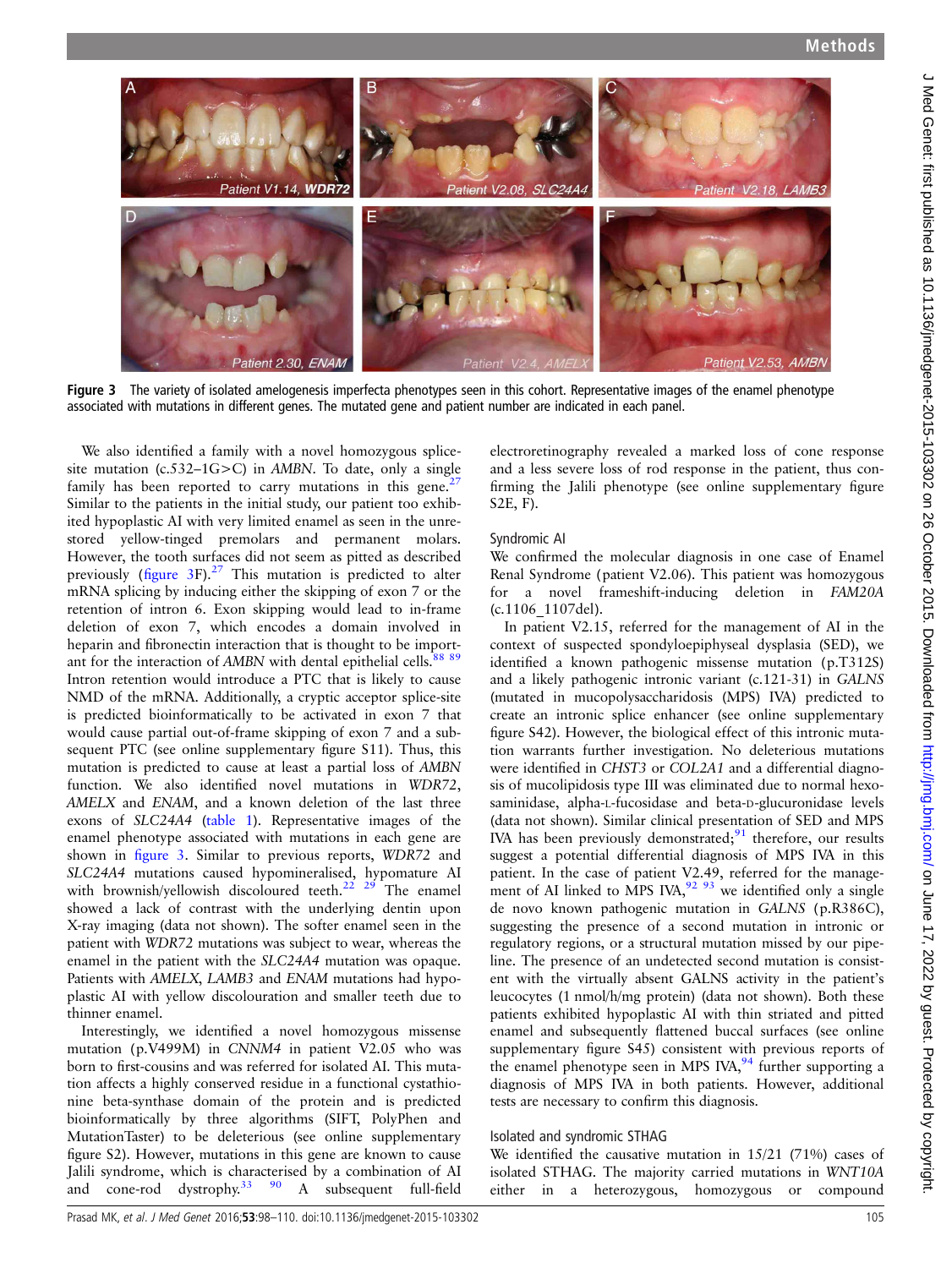heterozygous state as has been previously reported.<sup>77</sup> <sup>79</sup> Fortuitously, we were also able to provide a molecular diagnosis for a patient presenting with ID who was referred for the management of hypodontia. The patient (V2.87) had agenesis of five incisors, two maxillary incisors and three mandibular permanent incisors (agenesis 12, 22, 41, 31 and 32) and had no family history of hypodontia or ID. We identified a novel heterozygous nonsense mutation in CTNNB1 (p.Tyr333\*), which encodes beta-catenin, a member of the WNT signalling pathway, which is essential during multiple stages of tooth development.<sup>95</sup> Recent reports have established a role for heterozygous CTNNB1 mutations in ID characterised by mild to severe ID, autism spectrum disorder childhood hypotonia with progressive spastic diplegia, microcephaly and significant additional craniofacial and brain abnormalities, which is compatible with this patient's phenotype (data not shown).<sup>96 97</sup> However, the orodental phenotype in this syndrome has not been studied in detail. Our report suggests that patients with ID due to CTNNB1 mutations may require a dental examination and management of hypodontia. Furthermore, this case highlights the benefit of an interdisciplinary approach to patient care and the potential utility of a full dental examination in syndromes with craniofacial involvement.

## Dentinogenesis imperfecta and dentin dysplasia

Among the six independent cases of isolated dentin disorders, we identified the causative mutation in five. All patients carried mutations in DSPP, the only gene implicated thus far in isolated DD/DGI.<sup>2</sup> The majority of mutations were present in the repeat-rich exon 5 that is often refractory to Sanger sequencing and hence until now excluded from routine diagnostic sequencing.<sup>98</sup> We achieved an average coverage of  $771\times$  and  $408\times$ over exon 5 of DSPP with v1.0 and v2.0, respectively. Hence, our assay provides an effective means to screen for mutations in the last exon of DSPP. Our bioinformatic pipeline detected the majority of mutations; however, one mutation (c.3682\_3686del) was missed due to the difficulty of calling variants in structurally complex regions (personal communication, MKP, Broad Institute GATK Team), but was detected upon visual inspection of the reads. We also identified a novel frameshift-inducing deletion in COL1A1 in a family segregating AD osteogenesis imperfecta with DGI.

## Otodental dysplasia

We identified a heterozygous deletion of the first exon of FGF3 in a family segregating suspected AD otodental dysplasia, which is characterised by globodontia and hearing loss, sometimes segregating with colobomas, most likely due to the deletion of the adjacent FADD gene.<sup>99</sup> This deletion was validated by qPCR on genomic DNA, which showed the presence of the deletion in patient V2.03 as well as in his affected father (see online supplementary figure S38).

## **DISCUSSION**

We have developed a targeted NGS assay for the diagnosis and discovery of mutations underlying rare genetic disorders with orodental manifestations. We achieved high sequencing coverage in the targeted regions,  $179 \times$  average coverage with 97.2% of the targeted region covered at  $\geq 20 \times$  with V.2.0. In a cohort of 101 unrelated patients with a variety of orodental genetic disorders of unknown genetic aetiology, we were able to detect the underlying pathogenic mutation in 39 cases (39%) in known genes.

Targeted NGS gene panels are being widely used for the diagnosis of a variety of genetic disorders, including ID, mitochondrial disorders and neuromuscular diseases.42–<sup>44</sup> However, to the best of our knowledge, this is the first report of a targeted NGS gene panel for orodental disorders. Therefore, this diagnostic tool responds to a veritable need within the dental genetics community. Furthermore, two concrete examples from our cohort suggest the utility of this tool to the wider medical genetics community. First, we were able to diagnose a mutation in CTNNB1 in a patient with ID and tooth agenesis, suggesting the potential utility of our assay in screening for mutations in ID cases with orodental involvement. Second, the detection of a CNNM4 mutation in a patient referred for isolated AI led to an ophthalmological investigation for cone-rod dystrophy and the confirmation of Jalili syndrome. These cases highlight how the oral consultation can be a port of entry for the diagnosis and management of patients with rare genetic diseases, especially in light of the involvement of the same genes in syndromic and isolated forms of orodental disease and the sometimes non-evident extra-oral signs associated with some diseases.

Our targeted NGS panel targets fewer genes than WES/WGS and may thus exclude potential disease-causing genes. Yet, it has several advantages in a clinical setting. First, it provides higher sequencing coverage in the targeted regions than WES/WGS. A comparison of the coverage of the same regions achieved with v2.0 of our gene panel and a commercially available WES kit demonstrates that the coverage from WES falls short of the requirements for confident molecular diagnosis, that is, only 89.09% of targets covered at  $\geq 20 \times$  with WES vs 97.23% of targets covered at  $\geq$ 20× with our panel (see online supplementary figure S46 and table S8). Second, due to the smaller number of variants identified by targeted sequencing (∼2600 variants with our panel vs ∼30 000 with WES), variant interpretation is relatively simpler. This is also true for CNVs—we were able to detect and validate a single exon deletion in FGF3. Finally, the cost, amount of time for data analysis and interpretation, and data storage requirements are lower with targeted NGS than with WES/WGS approaches, making it an attractive alternative for clinical implementation. Alternatively, our assay could serve as a primary mutation-screening tool to exclude mutations in known genes before performing WES/WGS.

We expected that the inclusion of candidate genes selected based on their expression in developing mouse teeth $^{50}$  and their implication in animal models of orodental disorders would permit the identification of novel genes mutated in these disorders. In order to identify potentially novel genes in patients lacking mutations in known genes, we performed a preliminary analysis focusing on rare loss-of-function variants (nonsense, invariant splice site and frameshift variants) that were present in the same gene in at least two independent families with the same phenotype. Such a strategy was previously used successfully to identify a novel gene, SETD5, in ID.<sup>100</sup> However, this preliminary analysis did not yield any positive findings. Indeed, this analysis was limited in that it did not consider missense mutations whose effect is less clear and was complicated by the lack of information regarding the mode of inheritance in the majority of cases. Also, in this analysis patients were regrouped by disease category (all mutation-negative AI patients, all mutation-negative STHAG patients) without subclassification based on fine phenotype (eg, hypoplastic vs hypomineralised AI and severity of STHAG), which may be important to include in order to overcome the difficulties posed by genetic heterogeneity.<sup>101</sup> Furthermore, the rarity of mutations in some genes may also necessitate much larger cohorts. Indeed, future analyses of this cohort will try to address these limitations.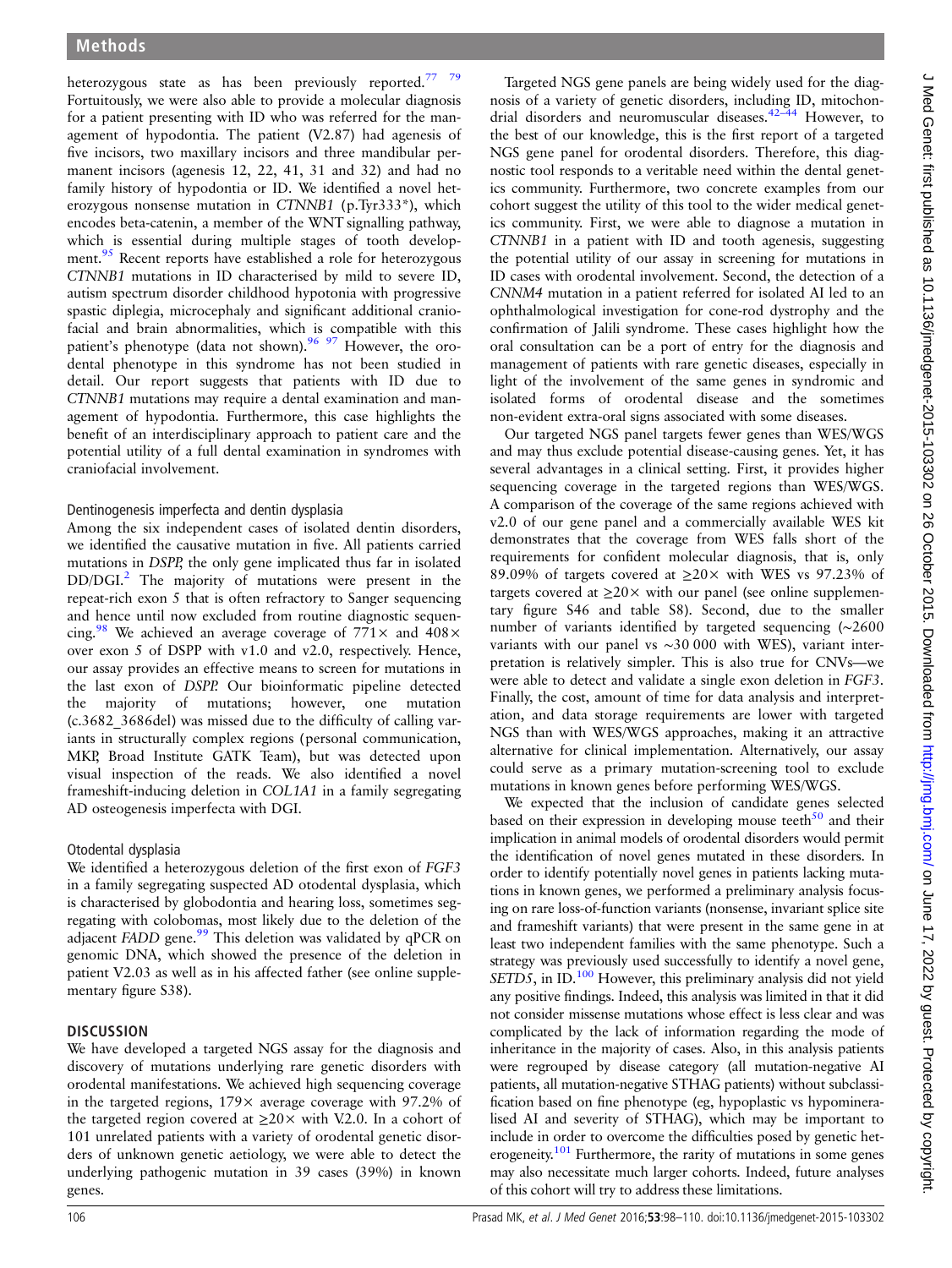J Med Genet: first published as 10.1136/jmedgenet-2015-103302 on 26 October 2015. Downloaded from http://jmg.bmj.com/ on June 17, 2022 by guest. Protected by copyright J Med Genet: first published as 10.1136/jmedgenet-2015-103302 on 26 October 2015. Downloaded from <http://jmg.bmj.com/> on June 17, 2022 by guest. Protected by copyright.

Among the 50 unrelated patients with confirmed isolated AI in our cohort, we had a molecular diagnosis rate of 27%. This is slightly lower than the diagnostic rates reported by other studies that performed candidate gene sequencing in large AI cohorts. By performing Sanger sequencing of six genes (FAM83H, ENAM, AMELX, MMP20, KLK4 and WDR72) in 71 families, Wright et  $al^{75}$  identified mutations in 26 families (37%). By sequencing the same six genes in an independent cohort of 39 AI kindreds, Chan et  $al^{102}$  identified mutations in 19 kindreds (49%). In the latter study, the diagnostic rate was shown to be dependent on the mode of transmission: X-linked>AD>AR>simplex cases. In our study, the majority of cases were simplex cases (31 cases), which may explain to a degree our lower diagnostic rate despite the inclusion of a larger number of known AI genes. Furthermore, the 50 patients selected for this study belong to a larger AI cohort of 71 patients, a part of which (including patients in this study) had been previously sequenced by candidate gene Sanger sequencing and in which mutations were identified in 11 patients $10^3$  (online supplementary table S3 and unpublished data). Therefore, the overall diagnostic rate in the 71-patient cohort is 35% (25 patients), which is closer to published diagnostic rates. In further contrast to the above-mentioned studies where FAM83H was the most frequently mutated gene in ADAI, COL17A1 was the most frequently mutated gene in ADAI in our cohort, with 8% of our AI cohort carrying deleterious mutations in COL17A1. Additionally, we demonstrate that the presence of unlinked mutations in COL17A1 and LAMA3 can modify the severity of AI, suggesting a digenic mode of AI inheritance associated with mutations in the hemidesmosomal components. Therefore, our findings are novel in demonstrating the frequency of COL17A1 mutations in ADAI. Finally, the large number of AI patients without mutations in known genes suggests that the genetic and allelic heterogeneity underlying AI is yet to be fully unravelled.

The diagnostic rate in syndromic AI was low in our cohort (7%). This is likely because of the inclusion of patients without a clear clinical diagnosis. These cases likely represent novel phenotypes with mutations in novel genes. Thus, WES may be better suited for such cases. Yet, the identification of a single de novo pathogenic mutation in GALNS in patient V2.49 can inform genetic counselling in this family. Similarly, the identification of one pathogenic and one potentially pathogenic mutation in GALNS in patient V2.15 permits an evidence-based investigation of MPS IVA by assaying leucocyte GALNS activity.<sup>104</sup> Therefore, although sequencing did not provide a definitive molecular diagnosis in these cases, the results of this assay can contribute to orienting clinical investigations/counselling.

Among the 21 cases of isolated STHAG, we identified the causative mutation in 15 (71%). This diagnostic rate is comparable to that reported in the literature. By screening WNT10A, MSX1, PAX9, IRF6 and AXIN2 by Sanger sequencing in 34 patients with isolated hypodontia, van den Boogaard et  $al^{77}$ were able to identify the underlying mutation in 71% of cases. Similar to other reports, WNT10A accounted for the majority of mutations in our cohort (52%) and were also associated with ectodermal dysplasia (patient V2.54), with F228I, similar to other reports, being the most commonly mutated allele in our cohort, consistent with its population frequency (2.4% in European-Americans) and the prevalence of STHAG in this<br>non-valence  $(4.206 \times 77-79.105.106)$ population  $(4.2\%)$ .<sup>77</sup>

In conclusion, we have developed the first targeted NGS gene panel for the diagnosis and discovery of mutations in genetic disorders with orodental involvement. This panel can be reliably

used for the molecular diagnosis in known genes of a variety of genetic disorders and can serve as a primary screening tool before the application of WES/WGS. Additionally, this panel also provides the potential for the discovery of novel genes mutated in orodental disorders.

#### Author affiliations <sup>1</sup>

<sup>1</sup> Laboratoire de Génétique Médicale, INSERM U1112, Institut de génétique médicale <sup>d</sup>'Alsace, FMTS, Université de Strasbourg, Strasbourg, France <sup>2</sup>

<sup>2</sup>Plateforme de Biopuces et Séquençage, Institut de Génétique et de Biologie Moléculaire and Cellulaire-Centre Européen de Recherche en Biologie et en Médecine, CNRS UMR7104, INSERM U964, Université de Strasbourg, Illkirch, France <sup>3</sup>Centre de Référence des Manifestations Odontologiques des Maladies Rares, Pôle de Médecine et Chirurgie Bucco-dentaires, Hôpitaux Universitaires de Strasbourg (HUS), Strasbourg, France

<sup>4</sup>Faculté de Chirurgie Dentaire, Université de Strasbourg, Strasbourg, France

<sup>5</sup>Evolution et Développement du Squelette-EDS, UMR7138-SAE, Université Pierre et Marie Curie, Paris, France

<sup>6</sup>Institut de Génétique et de Biologie Moléculaire and Cellulaire-Centre Européen de Recherche en Biologie et en Médecine, CNRS UMR7104, INSERM U964 Université de Strasbourg, Illkirch, France

<sup>7</sup>Faculté de Médecine, CHU de Nancy, Université de Lorraine, Vandoeuvre-Les-Nancy, France

<sup>8</sup>CHU de Nancy, Service d'Odontologie, Nancy, France<br><sup>9</sup>Départment d'Odontologie Pédiatrique, UER d'Odont

Départment d'Odontologie Pédiatrique, UFR d'Odontologie, Université de Nice Sophia-Antipolis, CHU de Nice, Nice, France<br><sup>10</sup>URB2i—EA 4462, Paris Descartes, Paris, France

<sup>11</sup>Faculté de Chirurgie Dentaire, Département d'Odontologie Pédiatrique, CHU Hotel<br>Dieu, Service d'odontologie conservatrice et pédiatrique, Nantes, France

<sup>12</sup>Faculté de Chirurgie Dentaire, Département d'Odontologie Pédiatrique, Université Paris Descartes, Montrouge, France<br><sup>13</sup>Institute of Human Genetics, Heidelberg University, Heidelberg, Germany

<sup>14</sup>Service de Consultations et Traitements Dentaires, Hospices Civils de Lyon, Faculté<br>d'Odontologie, Université Claude Bernard Lyon1, Lyon, France

<sup>15</sup>Service de Génétique Clinique, CHU de Rennes, Rennes, France<br><sup>16</sup>Faculté de Chirurgie Dentaire, CHU de Toulouse, Odontologie Pédiatrique,

Université Paul Sabatier, Toulouse, France

17Unité Fonctionnelle d'Odontologie pédiatrique, Service d'odontologie, CHRU de Lille, Lille, France

<sup>18</sup>Faculté de Chirurgie Dentaire, Service d'Odontologie Conservatrice et Endodontie,

CHU Nantes, Université de Nantes, France<br><sup>19</sup>Service de Génétique, CHU Tours, Tours, France

<sup>20</sup>Départment d'Odontologie Pédiatrique, Université de Nice Sophia-Antipolis, CHU

Nice, Nice, France<br><sup>21</sup>Service de Génétique Médicale, CHU Nice, Nice, France 22Pôle de Médecine et de Chirurgie Bucco-dentaire, Hôpital Civil, HUS, Strasbourg,

France <sup>23</sup>Faculty of Dental Medicine, Department of Pediatric Dentistry, University

Mohammed V Rabat, Morocco<br><sup>24</sup>Pédiatrie 1, Hôpitaux Universitaires de Strasbourg, Strasbourg, France

<sup>25</sup> Département de Pédiatrie, CHU de Lyon, Lyon, France<br><sup>26</sup>Service de génétique clinique Guy Fontaine, Centre Hospitalier Régionale

Universitaire (CHRU) de Lille, Lille, France<br><sup>27</sup>Service de Génétique Médicale, CHU de Strasbourg, Strasbourg, France <sup>28</sup>Klinik für Zahnerhaltungskunde und Parodontologie, Universitats Klinikum,

Freiburg, Germany<br><sup>29</sup>Service de Génétique, Centre Hospitalier de Mulhouse, Mulhouse, France <sup>30</sup>Laboratoire de Physiopathologie Orale Moléculaire INSERM UMR S1138, Centre de Recherche des Cordeliers, Universités Paris-Diderot et Paris-Descartes, Paris, France

<sup>31</sup>Centre de Référence des Malformations Rares de la Face et de la Cavité Buccale<br>MAFACE, Hôpital Rothschild, Pôle d'Odontologie, Paris, France

<sup>32</sup>Aix-Marseille Université, UMR 7268 ADES/EFS/CNRS, APHM, Hôpital Timone, Service Odontologie, Marseille, France<br><sup>33</sup>Service de Génétique Médicale, Centre de Référence pour les Affections Rares en

Génétique Ophtalmologique, HUS, Strasbourg, France

Acknowledgements The authors would like to thank all patients and their families for participating in this study. They also thank Ms Vanessa Stoehr for administrative help, Dr Mathilde Huckert and Jorel Salomon for technical assistance, Drs Elise Schaefer and Sophie Scheidecker for help with obtaining clinical data, and Dr Yaumara Perdomo-Trujillo for the electroretinography examination. They would like to thank Drs Alain Verloes, Jean-Yves Sire, Jean-Pierre Clavert, Béatrice Walter, Patrick Lutz, André Nirrengarten, Isabelle Rian, Thibault Sibert, Laurence Lustig-Grimm, Daniel Jasiak, James Lespinasse, Jacques Hassid, Smail Hadj-Rabia, Gabriel Dominici, Laurent Riguet, Dan Lipsker, Jean Luc Alessandri, Florence Rousselet, Philippe Schoenlaub, François Serres, Etienne Mornet, Thomas Edouard,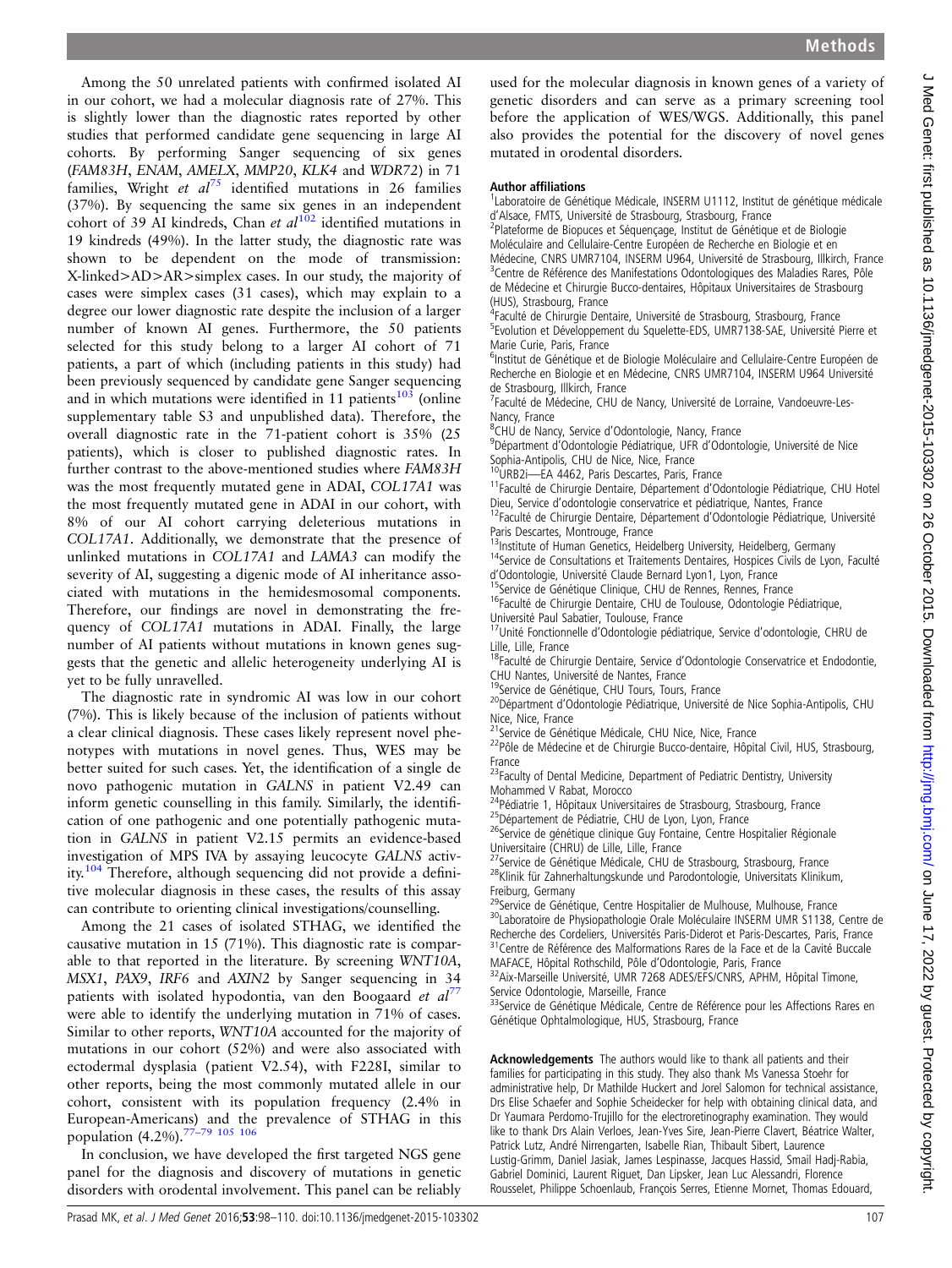## Methods

Bertrand Baumann, Klaus Dietrich, Yves Bolender, Sandra Mercier, Elisabeth Steichen-Gersdorf, Jean-Gabriel Chillès, Hadrien Bonomi Dunoyer, Philippe Jonveaux, Supawich Morkumed, Patimaporn Pungchanchaikul, Sameh Mabrouk, Noora Zouari, Ilhame Mamouni, Alicia Rossa, Caroline Delfosse, Sylvie Goldmann, Esther Levy, Pierre Wahl, Jean-Claude Schoeffler, François Charton, Pascale Meng, Pierre-Emile Spaeth, Marie-Claude Addor, Rene Serfaty, Anthony Kurtz, Renaud Rinkenbach, Alain Duret, Jehan Figier, Denys Chaigne, Marc Hildwein, Florence Jouanet, Olivier Grison, Marie-Noelle Duffard, Gautier Jouvenet Gilquin, Francois Undreiner, Gabrielle Baver, Isabelle Zumsteeg, Cloé Vorpahl, Alain Burtscher, Michel Kretz, Cyrielle Marc, Jean-Pierre Strauss, Elise Pilavyan, Pierre Bonnaure, and Celine Benarroch-Leininger, Rémy Mathis, William Bacon, Marie-Rose Javier, Bilal Ahmed and Elia Sfeir for referring patients. Sequencing was performed by the IGBMC Microarray and Sequencing platform, a member of the 'France Génomique' consortium (ANR-10-INBS-0009).

Contributors Study concept and design: MKP, HD and AB-Z. Patient inclusion: MS, BL, DD, AD, AL, BG, MM-B, SLC, MM, SJ, FO, VV, J-LD, TD-B, A-SK, UM, BR, J-JM, J-PD, SO, IB-F, MMR, LM, AT, CJ, FG, J-CD, AC, MEA, SL, SS, NG, AD, BD, SF, EG, BF, MDM, YA, CT, FC, AB, MCM, HD and AB-Z. Data generation, analysis and interpretation: MKP, VG, SV, BJ, MD, SLG, VL-H, BG, MP, CS and AB-Z. Drafting of the manuscript: MKP and AB-Z. Critical reading of the manuscript: UM, AB and HD.

Funding This work was supported by grants from the French Ministry of Health (National Program for Clinical Research, PHRC 2008 N°4266 Amelogenesis imperfecta), the University Hospital of Strasbourg (API, 2009–2012, 'Development of the oral cavity: from gene to clinical phenotype in Human') and the EU-funded project (ERDF) A27 'Oro-dental manifestations of rare diseases,' supported by the RMT-TMO Offensive Sciences initiative, INTERREG IV Upper Rhine programme. <http://www.genosmile.eu>

Competing interests None declared.

#### Patient consent Obtained.

Ethics approval French Ministry of Higher Education and Research (MESR).

Provenance and peer review Not commissioned; externally peer reviewed.

Data sharing statement All PCR primers and protocols are available upon request from the corresponding author.

Open Access This is an Open Access article distributed in accordance with the Creative Commons Attribution Non Commercial (CC BY-NC 4.0) license, which permits others to distribute, remix, adapt, build upon this work non-commercially, and license their derivative works on different terms, provided the original work is properly cited and the use is non-commercial. See: [http://creativecommons.org/](http://creativecommons.org/licenses/by-nc/4.0/) [licenses/by-nc/4.0/](http://creativecommons.org/licenses/by-nc/4.0/)

#### **REFERENCES**

- 1 Polder BJ, Van't Hof MA, Van Der Linden FP, Kuijpers-Jagtman AM. A meta-analysis of the prevalence of dental agenesis of permanent teeth. [Community Dent Oral Epidemiol](http://dx.doi.org/10.1111/j.1600-0528.2004.00158.x) 2004;32:217–26.
- 2 de La Dure-Molla M, Philippe Fournier B, Berdal A. Isolated dentinogenesis imperfecta and dentin dysplasia: revision of the classification. [Eur J Hum Genet](http://dx.doi.org/10.1038/ejhg.2014.159) 2015;23:445–51.
- 3 Brook AH. A unifying aetiological explanation for anomalies of human tooth number and size. [Arch Oral Biol](http://dx.doi.org/10.1016/0003-9969(84)90163-8) 1984;29:373–8.
- 4 Brook AH, Smith JM. The aetiology of developmental defects of enamel: a prevalence and family study in East London, UK. [Connect Tissue Res](http://dx.doi.org/10.3109/03008209809023921) 1998;39:151–6; discussion 87–94.
- 5 Alaluusua S, Lukinmaa PL. Developmental dental toxicity of dioxin and related compounds-a review. [Int Dent J](http://dx.doi.org/10.1111/j.1875-595X.2006.tb00336.x) 2006;56:323-31.
- 6 Koch G. Prevalence of enamel mineralisation disturbances in an area with 1–1.2 ppm F in drinking water. Review and summary of a report published in Sweden in 1981. Eur J Paediatr Dent 2003;4:127–8.
- Bloch-Zupan A, Sedano H, Scully C. Dento/oro/craniofacial anomalies and genetics. 1st edn. Boston, MA: Elsevier, 2012.
- 8 Cobourne MT, Sharpe PT. Diseases of the tooth: the genetic and molecular basis of inherited anomalies affecting the dentition. [Wiley Interdiscip Rev Dev Biol](http://dx.doi.org/10.1002/wdev.66) 2013;2:183–212.
- 9 Crawford PJ, Aldred M, Bloch-Zupan A. Amelogenesis imperfecta. [Orphanet J Rare](http://dx.doi.org/10.1186/1750-1172-2-17) [Dis](http://dx.doi.org/10.1186/1750-1172-2-17) 2007;2:17.
- Hennekam RCM, Allanson JE, Krantz ID, Gorlin RJ. Gorlin's syndromes of the head and neck. 5th edn. Oxford; New York: Oxford University Press, 2010.
- 11 Bergendal B, Klar J, Stecksén-Blicks C, Norderyd J, Dahl N. Isolated oligodontia associated with mutations in EDARADD, AXIN2, MSX1, and PAX9 genes. [Am J](http://dx.doi.org/10.1002/ajmg.a.34045) [Med Genet A](http://dx.doi.org/10.1002/ajmg.a.34045) 2011;155A:1616–22.
- Lammi L, Arte S, Somer M, JäRvinen H, Lahermo P, Thesleff I, Pirinen S, Nieminen P. Mutations in AXIN2 cause familial tooth agenesis and predispose to colorectal cancer. [Am J Hum Genet](http://dx.doi.org/10.1086/386293) 2004;74:1043–50.
- 13 Noor A, Windpassinger C, Vitcu I, Orlic M, Arshad Rafiq M, Khalid M, Nasir Malik M, Ayub M, Alman B, Vincent JB. Oligodontia is caused by mutation in LTBP3, the gene encoding latent TGF-beta binding protein 3. [Am J Hum Genet](http://dx.doi.org/10.1016/j.ajhg.2009.03.007) 2009;84:519–23.
- 14 Stockton DW, Das P, Goldenberg M, D'souza RN, Patel PI. Mutation of PAX9 is associated with oligodontia. [Nat Genet](http://dx.doi.org/10.1038/71634) 2000;24:18-19.
- 15 Tao R, Jin B, Guo SZ, Qing W, Feng GY, Brooks DG, Liu L, Xu J, Li T, Yan Y, He L. A novel missense mutation of the EDA gene in a Mongolian family with congenital hypodontia. [J Hum Genet](http://dx.doi.org/10.1007/s10038-006-0389-2) 2006;51:498-502.
- 16 Vastardis H, Karimbux N, Guthua SW, Seidman JG, Seidman CE. A human MSX1 homeodomain missense mutation causes selective tooth agenesis. [Nat Genet](http://dx.doi.org/10.1038/ng0896-417) 1996;13:417–21.
- 17 Monreal AW, Zonana J, Ferguson B. Identification of a new splice form of the EDA1 gene permits detection of nearly all X-linked hypohidrotic ectodermal dysplasia mutations. [Am J Hum Genet](http://dx.doi.org/10.1086/301984) 1998;63:380-9.
- 18 Cluzeau C, Hadj-Rabia S, Jambou M, Mansour S, Guigue P, Masmoudi S, Bal E, Chassaing N, Vincent M-C, Viot G, Clauss F, Manière M-C, Toupenay S, Le Merrer M, Lyonnet S, Cormier-Daire V, Amiel J, Faivre L, De Prost Y, Munnich A, Bonnefont J-P, Bodemer C, Smahi A. Only four genes (EDA1, EDAR, EDARADD, and WNT10A) account for 90% of hypohidrotic/anhidrotic ectodermal dysplasia cases. [Hum Mutat](http://dx.doi.org/10.1002/humu.21384) 2011;32:70–2.
- 19 Jumlongras D, Bei M, Stimson JM, Wang W-F, Depalma SR, Seidman CE, Felbor U, Maas R, Seidman JG, Olsen BR. A nonsense mutation in MSX1 causes Witkop syndrome. [Am J Hum Genet](http://dx.doi.org/10.1086/321271) 2001;69:67-74.
- 20 Monreal AW, Ferguson BM, Headon DJ, Street SL, Overbeek PA, Zonana J. Mutations in the human homologue of mouse dl cause autosomal recessive and dominant hypohidrotic ectodermal dysplasia. [Nat Genet](http://dx.doi.org/10.1038/11937) 1999;22:366-9.
- 21 Rajpar MH, Harley K, Laing C, Davies RM, Dixon MJ. Mutation of the gene encoding the enamel-specific protein, enamelin, causes autosomal-dominant amelogenesis imperfecta. [Hum Mol Genet](http://dx.doi.org/10.1093/hmg/10.16.1673) 2001;10:1673–7.
- 22 El-Sayed W, Parry DA, Shore RC, Ahmed M, Jafri H, Rashid Y, Al-Bahlani S, Al Harasi S, Kirkham J, Inglehearn CF, Mighell AJ. Mutations in the beta propeller WDR72 cause autosomal-recessive hypomaturation amelogenesis imperfecta. [Am J](http://dx.doi.org/10.1016/j.ajhg.2009.09.014) [Hum Genet](http://dx.doi.org/10.1016/j.ajhg.2009.09.014) 2009;85:699–705.
- 23 Hart PS, Hart TC, Michalec MD, Ryu OH, Simmons D, Hong S, Wright JT. Mutation in kallikrein 4 causes autosomal recessive hypomaturation amelogenesis imperfecta. [J Med Genet](http://dx.doi.org/10.1136/jmg.2003.017657) 2004;41:545–9.
- 24 Lagerström M, Dahl N, Nakahori Y, Nakagome Y, BäCkman B, Landegren U, Pettersson U. A deletion in the amelogenin gene (AMG) causes X-linked amelogenesis imperfecta (AIH1). [Genomics](http://dx.doi.org/10.1016/0888-7543(91)90187-J) 1991;10:971-5.
- 25 Kim JW, Simmer JP, Hart TC, Hart PS, Ramaswami MD, Bartlett JD, Hu JC. MMP-20 mutation in autosomal recessive pigmented hypomaturation amelogenesis imperfecta. [J Med Genet](http://dx.doi.org/10.1136/jmg.2004.024505) 2005;42:271–5.
- 26 Kim JW, Lee SK, Lee ZH, Park J-C, Lee K-E, Lee M-H, Park J-T, Seo B-M, Hu JC-C, Simmer JP. FAM83H mutations in families with autosomal-dominant hypocalcified amelogenesis imperfecta. [Am J Hum Genet](http://dx.doi.org/10.1016/j.ajhg.2007.09.020) 2008;82:489–94.
- 27 Poulter JA, Murillo G, Brookes SJ, Smith CEL, Parry DA, Silva S, Kirkham J, Inglehearn CF, Mighell AJ. Deletion of ameloblastin exon 6 is associated with amelogenesis imperfecta. [Hum Mol Genet](http://dx.doi.org/10.1093/hmg/ddu247) 2014;23:5317–24.
- 28 Poulter JA, Brookes SJ, Shore RC, Smith CEL, Abi Farraj L, Kirkham J, Inglehearn CF, Mighell AJ. A missense mutation in ITGB6 causes pitted hypomineralized amelogenesis imperfecta. [Hum Mol Genet](http://dx.doi.org/10.1093/hmg/ddt616) 2014;23:2189–97.
- 29 Parry DA, Poulter JA, Logan CV, Brookes SJ, Jafri H, Ferguson CH, Anwari BM, Rashid Y, Zhao H, Johnson CA, Inglehearn CF, Mighell AJ. Identification of mutations in SLC24A4, encoding a potassium-dependent sodium/calcium exchanger, as a cause of amelogenesis imperfecta. [Am J Hum Genet](http://dx.doi.org/10.1016/j.ajhg.2013.01.003) 2013;92:307–12.
- 30 Parry DA, Brookes SJ, Logan CV, Poulter JA, El-Sayed W, Al-Bahlani S, Al Harasi S, Sayed J, Raïf EM, Shore RC, Dashash M, Barron M, Morgan JE, Carr IM, Taylor GR, Johnson CA, Aldred MJ, Dixon MJ, Wright JT, Kirkham J, Inglehearn CF, Mighell AJ. Mutations in C4orf26, encoding a peptide with in vitro hydroxyapatite crystal nucleation and growth activity, cause amelogenesis imperfecta. [Am J Hum](http://dx.doi.org/10.1016/j.ajhg.2012.07.020) [Genet](http://dx.doi.org/10.1016/j.ajhg.2012.07.020) 2012;91:565–71.
- 31 Huckert M, Stoetzel C, Morkmued S, Laugel-Haushalter V, Geoffroy V, Muller J, Clauss F, Prasad MK, Obry F, Raymond JL, Switala M, Alembik Y, Soskin S, Mathieu E, Hemmerle J, Weickert J-L, Dabovic BB, Rifkin DB, Dheedene A, Boudin E, Caluseriu O, Cholette M-C, Mcleod R, Antequera R, Gelle M-P, Coeuriot J-L, Jacquelin L-F, Bailleul-Forestier I, Maniere M-C, Van Hul W, Bertola D, Dolle P, Verloes A, Mortier G, Dollfus H, Bloch-Zupan A. Mutations in the Latent TGF-beta Binding Protein 3 (LTBP3) gene cause brachyolmia with amelogenesis imperfecta. [Hum Mol Genet](http://dx.doi.org/10.1093/hmg/ddv053) 2015;24:3038–49.
- 32 O'Sullivan J, Bitu CC, Daly SB, Urquhart JE, Barron MJ, Bhaskar SS, Martelli-Júnior H, dos Santos Neto PE, Mansilla MA, Murray JC, Coletta RD, Black GCM, Dixon MJ. Whole-Exome sequencing identifies FAM20A mutations as a cause of amelogenesis imperfecta and gingival hyperplasia syndrome. [Am J Hum Genet](http://dx.doi.org/10.1016/j.ajhg.2011.04.005) 2011;88:616–20.
- 33 Parry DA, Mighell AJ, El-Sayed W, Shore RC, Jalili IK, Dollfus H, Bloch-Zupan A, Carlos R, Carr IM, Downey LM, Blain KM, Mansfield DC, Shahrabi M, Heidari M,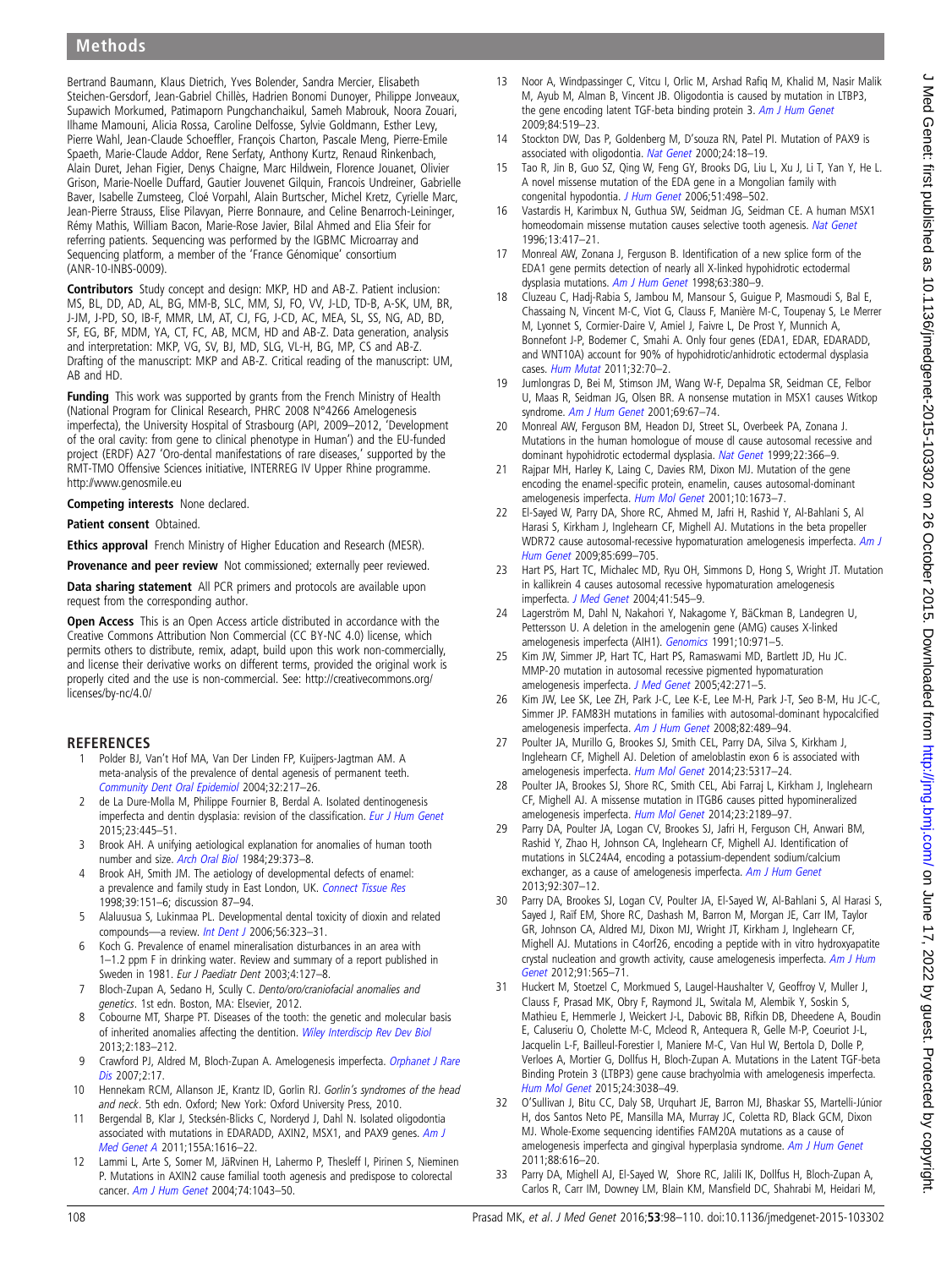Aref P, Abbasi M, Michaelides M, Moore AT, Kirkham J, Inglehearn CF. Mutations in CNNM4 cause Jalili syndrome, consisting of autosomal-recessive cone-rod dystrophy and amelogenesis imperfecta. [Am J Hum Genet](http://dx.doi.org/10.1016/j.ajhg.2009.01.009) 2009;84:266–73.

- 34 Schossig A, Wolf NI, Fischer C, Fischer M, Stocker G, Pabinger S, Dander A, Steiner B, TöNz O, Kotzot D, Haberlandt E, Amberger A, Burwinkel B, Wimmer K, Fauth C, Grond-Ginsbach C, Koch MJ, Deichmann A, von Kalle C, Bartram CR, Kohlschütter A, Trajanoski Z, Zschocke J. Mutations in ROGDI Cause Kohlschütter-Tönz Syndrome. [Am J Hum Genet](http://dx.doi.org/10.1016/j.ajhg.2012.02.012) 2012;90:701–7.
- 35 Acevedo AC, Poulter JA, Alves PG, De Lima C, Castro L, Yamaguti P, Paula LM, Parry DA, Logan CV, Smith CEL, Johnson CA, Inglehearn CF, Mighell AJ. Variability of systemic and oro-dental phenotype in two families with non-lethal Raine syndrome with FAM20C mutations. [BMC Med Genet](http://dx.doi.org/10.1186/s12881-015-0154-5) 2015;16:8.
- 36 Wang S, Choi M, Richardson AS, Reid BM, Seymen F, Yildirim M, Tuna E, Gencay K, Simmer JP, Hu JC. STIM1 and SLC24A4 Are Critical for Enamel Maturation. [J Dent Res](http://dx.doi.org/10.1177/0022034514527971) 2014;93(7 Suppl):94S–100S.
- 37 Mcgrath JA, Gatalica B, Li K, Dunnill MG, McMillan JR, Christiano AM, Eady RA, Uitto J. Compound heterozygosity for a dominant glycine substitution and a recessive internal duplication mutation in the type XVII collagen gene results in junctional epidermolysis bullosa and abnormal dentition. Am J Pathol 1996;148:1787–96.
- 38 Poulter JA, El-Sayed W, Shore RC, Kirkham J, Inglehearn CF, Mighell AJ. Whole-exome sequencing, without prior linkage, identifies a mutation in LAMB3 as a cause of dominant hypoplastic amelogenesis imperfecta. [Eur J Hum Genet](http://dx.doi.org/10.1038/ejhg.2013.76) 2014;22:132–5.
- 39 Yuen WY, Pasmooij AM, Stellingsma C, Jonkman MF. Enamel defects in carriers of a novel LAMA3 mutation underlying epidermolysis bullosa. [Acta Derm Venereol](http://dx.doi.org/10.2340/00015555-1341) 2012;92:695–6.
- 40 Dong J, Amor D, Aldred MJ, Gu T, Escamilla M, Macdougall M. DLX3 mutation associated with autosomal dominant amelogenesis imperfecta with taurodontism. [Am J Med Genet A](http://dx.doi.org/10.1002/ajmg.a.30521) 2005;133A:138–41.
- 41 de La Dure-Molla M, Quentric M, Yamaguti PM, Acevedo A-C, Mighell AJ, Vikkula M, Huckert M, Berdal A, Bloch-Zupan A. Pathognomonic oral profile of Enamel Renal Syndrome (ERS) caused by recessive FAM20A mutations. [Orphanet J Rare](http://dx.doi.org/10.1186/1750-1172-9-84) [Dis](http://dx.doi.org/10.1186/1750-1172-9-84) 2014;9:84.
- 42 Chae JH, Vasta V, Cho A, Lim BC, Zhang Q, Eun SH, Hahn SH. Utility of next generation sequencing in genetic diagnosis of early onset neuromuscular disorders. [J Med Genet](http://dx.doi.org/10.1136/jmedgenet-2014-102819) 2015;52:208–16.
- 43 DaRe JT, Vasta V, Penn J, Tran NT, Hahn SH. Targeted exome sequencing for mitochondrial disorders reveals high genetic heterogeneity. [BMC Med Genet](http://dx.doi.org/10.1186/1471-2350-14-118) 2013;14:118.
- 44 Redin C, Gérard B, Lauer J, Herenger Y, Muller J, Quartier A, Masurel-Paulet A, Willems M, Lesca G, El-Chehadeh S, Le Gras S, Vicaire S, Philipps M, Dumas M, Geoffroy V, Feger C, Haumesser N, Alembik Y, Barth M, Bonneau D, Colin E, Dollfus H, Doray B, Delrue M-A, Drouin-Garraud V, Flori E, Fradin M, Francannet C, Goldenberg A, Lumbroso S, Mathieu-Dramard M, Martin-Coignard D, Lacombe D, Morin G, Polge A, Sukno S, Thauvin-Robinet C, Thevenon J, Doco-Fenzy M, Genevieve D, Sarda P, Edery P, Isidor B, Jost B, Olivier-Faivre L, Mandel J-L, Piton A. Efficient strategy for the molecular diagnosis of intellectual disability using targeted high-throughput sequencing. [J Med Genet](http://dx.doi.org/10.1136/jmedgenet-2014-102554) 2014;51:724-36.
- Redin C, Le Gras S, Mhamdi O, Geoffroy V, Stoetzel C, Vincent M-C, Chiurazzi P, Lacombe D, Ouertani I, Petit F, Till M, Verloes A, Jost B, Chaabouni HB, Dollfus H, Mandel J-L, Muller J. Targeted high-throughput sequencing for diagnosis of genetically heterogeneous diseases: efficient mutation detection in Bardet-Biedl and Alström syndromes. [J Med Genet](http://dx.doi.org/10.1136/jmedgenet-2012-100875) 2012;49:502-12.
- Shearer AE, DeLuca AP, Hildebrand MS, Taylor KR, Gurrola J, Scherer S, Scheetz TE, Smith RJH. Comprehensive genetic testing for hereditary hearing loss using massively parallel sequencing. [Proc Natl Acad Sci USA](http://dx.doi.org/10.1073/pnas.1012989107) 2010;107:21104-9.
- 47 Rehm HL. Disease-targeted sequencing: a cornerstone in the clinic. [Nat Rev Genet](http://dx.doi.org/10.1038/nrg3463) 2013;14:295–300.
- 48 Eppig JT, Blake JA, Bult CJ, Kadin JA, Richardson JE, Mouse Genome Database G. The Mouse Genome Database (MGD): facilitating mouse as a model for human biology and disease. [Nucleic Acids Res](http://dx.doi.org/10.1093/nar/gku967) 2015;43(Database issue):D726-36.
- 49 Bradford Y, Conlin T, Dunn N, Fashena D, Frazer K, Howe DG, Knight J, Mani P, Martin R, Moxon SAT, Paddock H, Pich C, Ramachandran S, Ruef BJ, Ruzicka L, Bauer Schaper H, Schaper K, Shao X, Singer A, Sprague J, Sprunger B, Van Slyke C, Westerfield M. ZFIN: enhancements and updates to the Zebrafish Model Organism Database. [Nucleic Acids Res](http://dx.doi.org/10.1093/nar/gkq1077) 2011;39(Database issue):D822–9.
- 50 Laugel-Haushalter V, Paschaki M, Thibault-Carpentier C, Dembelé D, Dollé P, Bloch-Zupan A. Molars and incisors: show your microarray IDs. [BMC Res Notes](http://dx.doi.org/10.1186/1756-0500-6-113) 2013;6:113.
- 51 Li H, Durbin R. Fast and accurate long-read alignment with Burrows-Wheeler transform. [Bioinformatics](http://dx.doi.org/10.1093/bioinformatics/btp698) 2010;26:589-95.
- 52 DePristo MA, Banks E, Poplin R, Garimella KV, Maguire JR, Hartl C, Philippakis AA, Del Angel G, Rivas MA, Hanna M, Mckenna A, Fennell TJ, Kernytsky AM, Sivachenko AY, Cibulskis K, Gabriel SB, Altshuler D, Daly MJ. A framework for variation discovery and genotyping using next-generation DNA sequencing data. [Nat Genet](http://dx.doi.org/10.1038/ng.806) 2011;43:491–8.
- 53 McKenna A, Hanna M, Banks E, Sivachenko A, Cibulskis K, Kernytsky A, Garimella K, Altshuler D, Gabriel S, Daly M, Depristo MA. The Genome Analysis Toolkit: a MapReduce framework for analyzing next-generation DNA sequencing data. [Genome Res](http://dx.doi.org/10.1101/gr.107524.110) 2010;20:1297–303.
- 54 Van Der Auwera GA, Carneiro MO, Hartl C, Poplin R, Del Angel G, Levy-Moonshine A, Jordan T, Shakir K, Roazen D, Thibault J, Banks E, Garimella KV, Altshuler D, Gabriel S, DePristo MA. From FastQ data to high confidence variant calls: the Genome Analysis Toolkit best practices pipeline. Curr Protoc Bioinformatics 2013;11:11 10 1–11 10 33.
- 55 Cingolani P, Platts A, Wang Le L, Coon M, Nguyen T, Wang L, Land SJ, Lu X, Ruden DM. A program for annotating and predicting the effects of single nucleotide polymorphisms, SnpEff: SNPs in the genome of Drosophila melanogaster strain w1118; iso-2; iso-3. [Fly](http://dx.doi.org/10.4161/fly.19695) 2012;6:80–92.
- 56 Geoffroy V, Pizot C, Redin C, Piton A, Vasli N, Stoetzel C, Blavier A, Laporte J, Muller J. VaRank: a simple and powerful tool for ranking genetic variants. [PeerJ](http://dx.doi.org/10.7717/peerj.796) 2015;3:e796.
- 57 Abecasis GR, Auton A, Brooks LD, DePristo MA, Durbin RM, Handsaker RE, Kang HM, Marth GT, McVean GA, 1000 Genomes Project Consortium. An integrated map of genetic variation from 1,092 human genomes. [Nature](http://dx.doi.org/10.1038/nature11632) 2012;491:56-65.
- 58 Exome Variant Server, NHLBI GO Exome Sequencing Project (ESP), Seattle, WA. <http://evs.gs.washington.edu/EVS/> (accessed Feb 2015).
- 59 Adzhubei IA, Schmidt S, Peshkin L, Ramensky VE, Gerasimova A, Bork P, Kondrashov AS, Sunyaev SR. A method and server for predicting damaging missense mutations. [Nat Methods](http://dx.doi.org/10.1038/nmeth0410-248) 2010;7:248-9.
- 60 Kumar P, Henikoff S, Ng PC. Predicting the effects of coding non-synonymous variants on protein function using the SIFT algorithm. [Nat Protoc](http://dx.doi.org/10.1038/nprot.2009.86) 2009;4:1073–81.
- 61 Schwarz JM, Cooper DN, Schuelke M, Seelow D. MutationTaster2: mutation prediction for the deep-sequencing age. [Nat Methods](http://dx.doi.org/10.1038/nmeth.2890) 2014;11:361-2.
- 62 Cartegni L, Wang J, Zhu Z, Zhang MQ, Krainer AR. ESEfinder: a web resource to identify exonic splicing enhancers. [Nucleic Acids Res](http://dx.doi.org/10.1093/nar/gkg616) 2003;31:3568-71.
- 63 Desmet FO, Hamroun D, Lalande M, Collod-Beroud G, Claustres M, Beroud C. Human Splicing Finder: an online bioinformatics tool to predict splicing signals. [Nucleic Acids Res](http://dx.doi.org/10.1093/nar/gkp215) 2009;37:e67.
- 64 Fairbrother WG, Yeh RF, Sharp PA, Burge CB. Predictive identification of exonic splicing enhancers in human genes. [Science](http://dx.doi.org/10.1126/science.1073774) 2002;297:1007-13.
- 65 Pertea M, Lin X, Salzberg SL. GeneSplicer: a new computational method for splice site prediction. [Nucleic Acids Res](http://dx.doi.org/10.1093/nar/29.5.1185) 2001;29:1185–90.
- 66 Reese MG, Eeckman FH, Kulp D, Haussler D. Improved splice site detection in Genie. [J Comput Biol](http://dx.doi.org/10.1089/cmb.1997.4.311) 1997;4:311–23.
- 67 Yeo G, Burge CB. Maximum entropy modeling of short sequence motifs with applications to RNA splicing signals. [J Comput Biol](http://dx.doi.org/10.1089/1066527041410418) 2004;11:377-94.
- 68 Richards CS, Bale S, Bellissimo DB, Das S, Grody WW, Hegde MR, Lyon E, Ward BE. ACMG recommendations for standards for interpretation and reporting of sequence variations: revisions 2007. [Genet Med](http://dx.doi.org/10.1097/GIM.0b013e31816b5cae) 2008;10:294-300.
- 69 Kraytsberg Y, Nekhaeva E, Chang C, Ebralidse K, Khrapko K. Analysis of somatic mutations via long-distance single molecule PCR. DNA Amplif 2004:97–110.
- 70 Ruano G, Kidd KK, Stephens JC. Haplotype of multiple polymorphisms resolved by enzymatic amplification of single DNA molecules. [Proc Natl Acad Sci USA](http://dx.doi.org/10.1073/pnas.87.16.6296) 1990;87:6296–300.
- 71 Pfaffl MW. A new mathematical model for relative quantification in real-time RT-PCR. [Nucleic Acids Res](http://dx.doi.org/10.1093/nar/29.9.e45) 2001;29:e45.
- 72 Seymen F, Lee KE, Tran Le CG, Yildirim M, Gencay K, Lee ZH, Kim J-W. Exonal deletion of SLC24A4 causes hypomaturation amelogenesis imperfecta. [J Dent Res](http://dx.doi.org/10.1177/0022034514523786) 2014;93:366–70.
- 73 DarIing TN, Mcgrath JA, Yee C, Gatalica B, Hametner R, Bauer JW, Pohla-Gubo G, Christiano AM, Uitto J, Hintner H, Yancey KB. Premature termination codons are present on both alleles of the bullous pemphigoid antigen 2/type XVII collagen gene in five Austrian families with generalized atrophic benign epidermolysis bullosa. [J Invest Dermatol](http://dx.doi.org/10.1111/1523-1747.ep12289718) 1997;108:463-8.
- 74 Mcgrath JA, Pulkkinen L, Christiano AM, Leigh IM, Eady RA, Uitto J. Altered laminin 5 expression due to mutations in the gene encoding the beta3 chain (LAMB3) in generalized atrophic benign epidermolysis bullosa. [J Invest Dermatol](http://dx.doi.org/10.1111/1523-1747.ep12605904) 1995;104:467–74.
- 75 Wright JT, Torain M, Long K, Seow K, Crawford P, Aldred MJ, Hart PS, Hart TC. Amelogenesis imperfecta: genotype-phenotype studies in 71 families. [Cells Tissues](http://dx.doi.org/10.1159/000324339) [Organs](http://dx.doi.org/10.1159/000324339) 2011;194:279–83.
- 76 Lee SK, Hu JC, Bartlett JD, Lee K-E, Lin BP-J, Simmer JP, Kim J-W. Mutational spectrum of FAM83H: the C-terminal portion is required for tooth enamel calcification. [Hum Mutat](http://dx.doi.org/10.1002/humu.20789) 2008;29:E95-9.
- 77 van den Boogaard MJ, Créton M, Bronkhorst Y, Van Der Hout A, Hennekam E, Lindhout D, Cune M, Ploos Van Amstel HK. Mutations in WNT10A are present in more than half of isolated hypodontia cases. [J Med Genet](http://dx.doi.org/10.1136/jmedgenet-2012-100750) 2012;49:327-31.
- 78 Bohring A, Stamm T, Spaich C, Haase C, Spree K, Hehr U, Hoffmann M, Ledig S, Sel S, Wieacker P, Röpke A. WNT10A mutations are a frequent cause of a broad spectrum of ectodermal dysplasias with sex-biased manifestation pattern in heterozygotes. [Am J Hum Genet](http://dx.doi.org/10.1016/j.ajhg.2009.06.001) 2009;85:97-105.